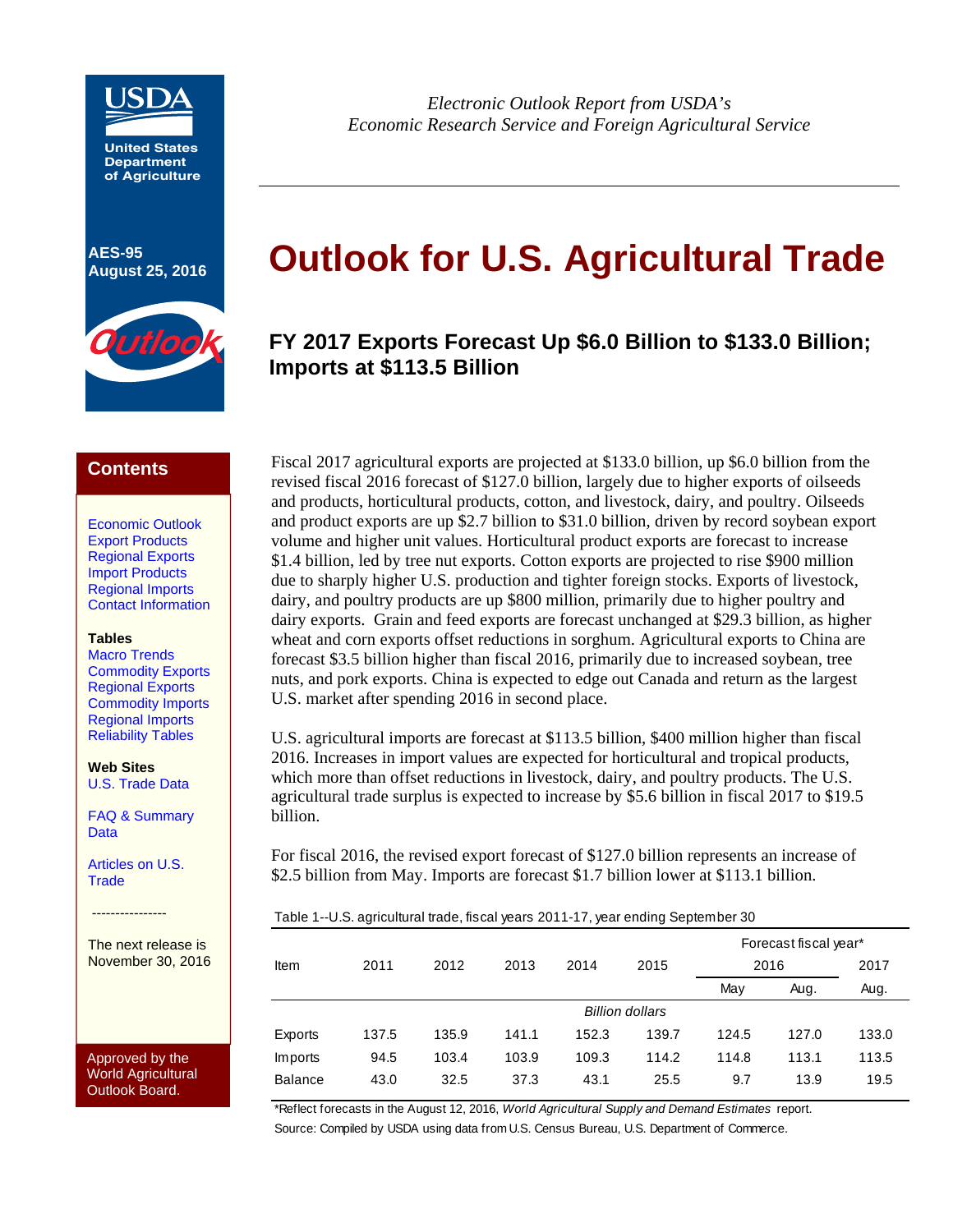### *External economic environment improves, but remains a challenge*

World per capita GDP is expected to grow at 1.2 percent in 2016, the same as 2015's growth, and is expected to pick up in 2017. Per capita income growth in the key emerging markets of Brazil, Russia, India, Indonesia, and China is expected to be 3.5 percent in 2016, increasing to 4.2 percent in 2017 as recessions in Brazil and Russia abate. This is still below the 6.3-percent average annual rate of income growth these countries achieved over the previous decade. However, the magnitude of this decline is largely due to deep recessions in both Brazil and Russia in 2015 and 2016. Global trade volume is expected to grow at only 1.1 percent in 2016, but to more than double to 2.6 percent in 2017.

A challenging external environment, including slower world trade and a strong U.S. dollar, was reflected in weak U.S. GDP growth in the first half of 2016. The U.S. economy is expected to be stronger in the second half of the year as continued improvements in labor markets and rising wages support consumer spending. However, weakness in the external sector, low activity in the energy sector, and uncertainty about the presidential election is expected to be a damper on business investment. As a result, per capita GDP growth is expected to be 1.3 percent in 2016, falling short of 1.7 percent growth in 2015. With an improved external environment and better conditions for business investment, per capita GDP growth is expected to rebound to 1.6 percent in 2017.

After weakening significantly against the currencies of its key agricultural trading partners and competitors in the first few months of 2016, the dollar strengthened in the late spring and summer. The real value of the dollar continued to decline against key emerging market currencies, particularly those against which it appreciated most strongly in the past 2 years: between January and July, the dollar fell about 15 percent against the Russian ruble and 17 percent against the Brazilian real. However, it strengthened significantly in real terms relative to the Chinese yuan over the spring and summer, gaining roughly 3 percent between April and July. The dollar is expected to appreciate on net in 2016 against most key currencies, although much less than in 2015. The agricultural exports-weighted dollar index is expected to reflect a 1.2 percent appreciation, compared to 8.3 percent in 2015, and a slight depreciation in 2017.

Perhaps the most significant currency movement this quarter was with respect to the UK pound. In the month following the UK's vote to exit the European Union in June, the dollar appreciated by about 8 percent relative to the pound in real terms. The dollar also strengthened relative to the euro in the immediate aftermath of the vote, appreciating 1.5 percent between June and July, but held relatively steady thereafter. While the result of the vote initially stunned markets, it appears that the longer term economic consequences will largely be confined to the UK. British income growth in 2016 is now expected at 1.2 percent, roughly half of the growth expected at the beginning of the year. Nevertheless, Brexit is expected to be a drag on growth for other EU countries, particularly those that have close trading relationships with the UK. Eurozone income growth is now expected to be 1.3 percent in 2016, staying even with 2015, as opposed to the slight increase to 1.5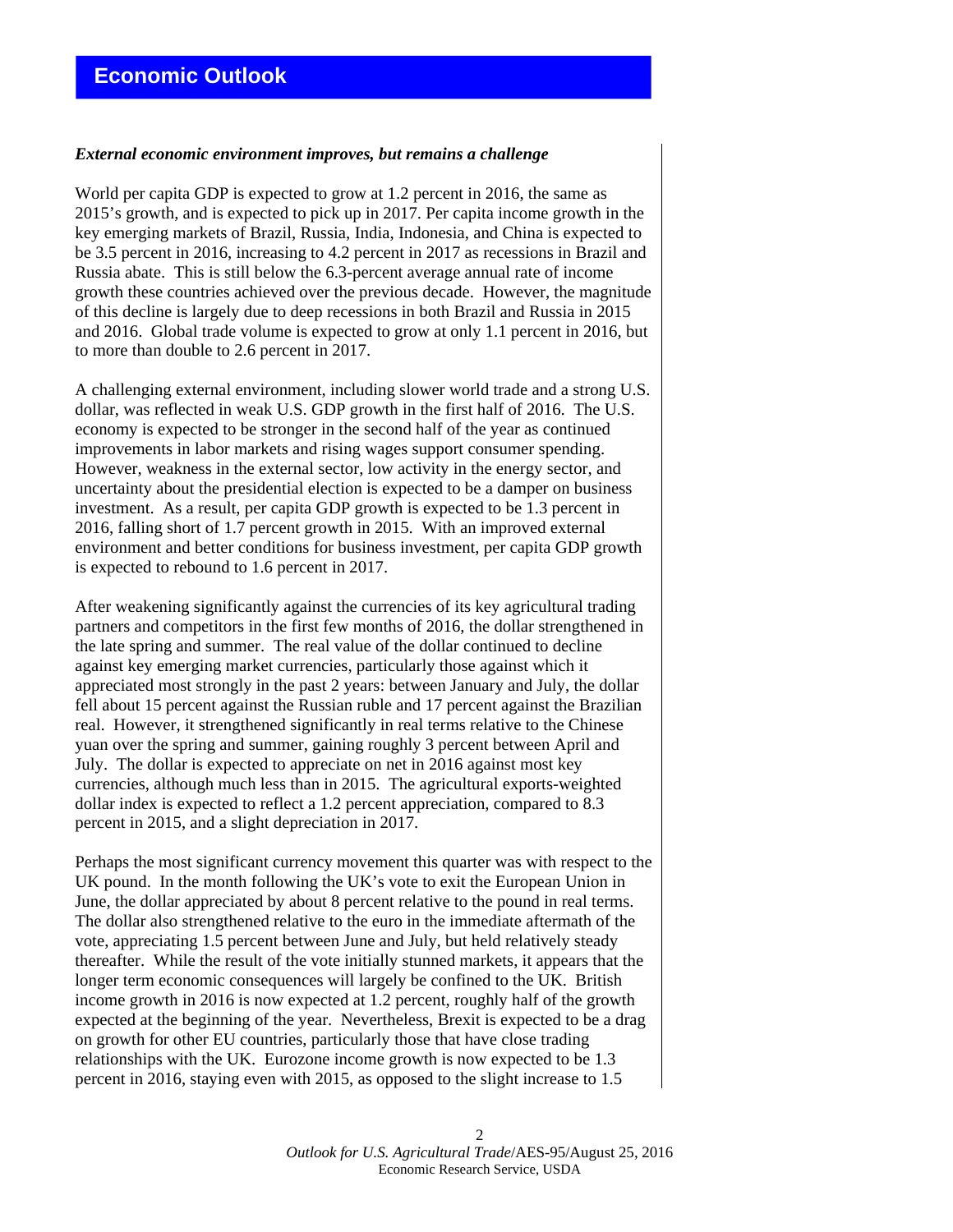percent expected last quarter. Eurozone per capita GDP growth is also expected at 1.3 percent in 2017.

Oil prices have risen in 2016, recovering from lows in January and leveling off in recent months. In July, Brent crude oil prices reached \$44.95, up from \$30.70 at the start of 2016. The U.S. Energy Information Administration forecasts a Brent crude spot price of \$51.58 per barrel for 2017, indicating that recent prices reflect expected tightening in energy market conditions into next year. In part, this reflects the growing communication and efforts by OPEC members, as well as other oil producing nations, to coordinate and freeze production. Expectations for 2016 and 2017 prices remain low compared to the past 5 years and will continue to provide farmers, manufacturers, fertilizer producers, and farm product exporters a low-cost environment.

Canadian and Mexican economic growth rates are expected to maintain their 2015 trends in 2016, and conditions look to improve in 2017. In Canada, low oil prices and oil production disruptions have taken a toll on the economy, but loose fiscal policy is expected to encourage growth in industries outside the energy sector. In Mexico, inflation is relatively low compared with other Latin American countries, supporting consumer spending. However, an external environment characterized by low commodity prices and weak foreign demand has been a drag on commercial trade.

Per capita income growth in Asia and Oceania is expected to be stable at just over 3 percent in 2016 and 2017. Income growth in China is expected to slow to 6.0 percent in 2016, the lowest rate since 1990, but the downturn would likely be deeper without the stimulus delivered by the Chinese government at the beginning of 2015. Income growth in India is expected to be strong at more than 6 percent in 2016 and 2017. A major reform to the tax system agreed on in early August is expected to provide a further boost to growth in the coming years. In Japan, safehaven demand drove the yen to a 30-month high following Brexit, which has weakened the nation's export outlook. Steady growth is expected in the rest of South and Southeast Asia, despite medium-term concern about debt levels, inflation, and slowing demand from China.

The Latin American region remains in recession in 2016, with per capita GDP falling 2 percent, largely because of persistent recessions in Brazil and Venezuela. A weak external environment coupled with political uncertainty, high inflation and public and private sector debt concerns in many countries, will make it difficult for the region to avoid a period of very low growth and considerably weakened currencies. However, recent reforms in Argentina and growing confidence in Brazil's interim president's economic team has improved the outlook for both economies in 2017 and beyond.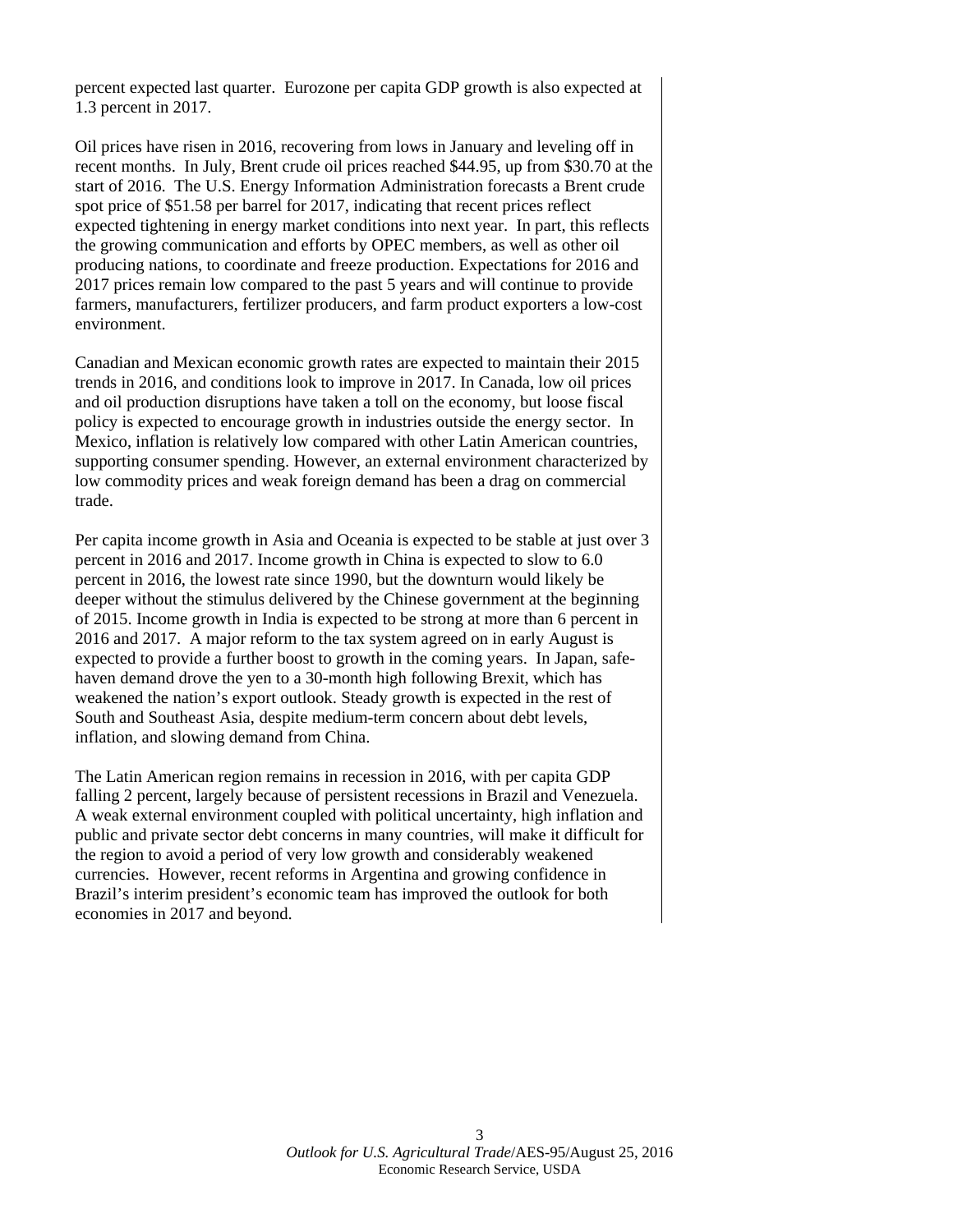|                          |                          | Real Exchange Rate 2/ |        | Real GDP per capita |       | Share of World  | Share of U.S. |
|--------------------------|--------------------------|-----------------------|--------|---------------------|-------|-----------------|---------------|
|                          | 2016                     | 2017                  | 2016   | 2017                | GDP   | Population      | Ag. Exports   |
| Region/Country 3/        |                          | Percent Change        |        | <b>Growth Rate</b>  |       | 2013-15 Average |               |
| World                    | 1.3                      | $-0.1$                | 1.2    | 1.6                 | 100.0 | 100.0           | 100.0         |
| <b>NAFTA</b>             | 7.3                      | $-0.1$                | 1.1    | 1.5                 | 26.5  | 6.7             | 28.0          |
| <b>United States</b>     | $\overline{\phantom{a}}$ | --                    | 1.3    | 1.6                 | 22.4  | 4.5             | --            |
| Canada                   | 2.9                      | $-0.9$                | 0.5    | 1.6                 | 2.4   | 0.5             | 15.0          |
| Mexico                   | 14.6                     | 1.0                   | 1.0    | 1.2                 | 1.6   | 1.7             | 12.9          |
| <b>Emerging Markets</b>  | 3.2                      | 1.3                   | 3.5    | 4.2                 | 21.2  | 44.9            | 20.4          |
| <b>Brazil</b>            | 0.9                      | 2.8                   | $-4.2$ | $-0.6$              | 3.3   | 2.8             | 0.9           |
| Russia                   | 5.6                      | $-2.7$                | $-1.5$ | 1.1                 | 2.3   | 2.0             | 0.6           |
| India                    | 1.2                      | $-2.5$                | 6.2    | 6.3                 | 3.0   | 17.4            | 0.7           |
| Indonesia                | $-2.8$                   | 1.0                   | 3.9    | 4.0                 | 1.3   | 3.6             | 1.8           |
| China                    | 5.2                      | 3.0                   | 6.0    | 5.8                 | 11.3  | 19.1            | 16.3          |
| Europe & Central Asia    | 4.3                      | 2.6                   | 1.2    | 1.4                 | 28.7  | 11.6            | 9.8           |
| Euro Zone                | 1.8                      | 3.1                   | 1.3    | 1.3                 | 17.6  | 9.0             | 6.7           |
| Ukraine                  | 0.1                      | $-5.9$                | 2.0    | 2.9                 | 0.2   | 0.6             | 0.1           |
| Turkey                   | 3.0                      | 0.1                   | 2.2    | 2.7                 | 1.2   | 1.1             | 1.3           |
| Asia & Oceania           | $-1.1$                   | 1.5                   | 3.2    | 3.3                 | 31.0  | 55.0            | 44.4          |
| Japan                    | $-10.0$                  | 1.4                   | 0.3    | 0.5                 | 7.8   | 1.8             | 8.5           |
| South Korea              | 3.6                      | 2.3                   | 2.6    | 2.7                 | 1.7   | 0.7             | 4.3           |
| Australia                | 1.2                      | 0.8                   | 1.8    | 1.7                 | 1.8   | 0.3             | 1.0           |
| Other SE Asia 4/         | 3.0                      | 1.1                   | 3.2    | 3.2                 | 1.5   | 4.0             | 5.1           |
| <b>Latin America</b>     | 9.1                      | 0.9                   | $-2.0$ | 0.3                 | 8.1   | 8.6             | 10.1          |
| Argentina                | 20.0                     | $-6.3$                | $-1.4$ | 1.1                 | 0.7   | 0.6             | 0.1           |
| Other S. America 5/      | 2.8                      | 0.3                   | 1.2    | 1.8                 | 3.2   | 1.6             | 2.9           |
| Middle East & N. Africa* | 1.2                      | 0.0                   | 1.0    | 1.6                 | 5.2   | 5.1             | 6.0           |
| Sub-Saharan Africa       | $-1.0$                   | 0.7                   | $-0.4$ | 0.6                 | 2.2   | 13.1            | 1.6           |

#### Table 2--Macroeconomic variables affecting U.S. agricultural exports 1/

1/ Real values have a 2010 base year.

2/ Local currency per U.S. dollar. A negative growth rate indicates a depreciation of the dollar.

3/ Regional values for Real Exchange rates are growth in GDP-weighted average of country real exchange rate index. World real exchange rate is a U.S. agricultural exports-weighted index.

4/ Includes Malaysia, Philippines, Thailand, and Vietnam.

5/ Includes Chile, Colombia, Peru, Bolivia, Paraguay, and Uruguay

Source: Calculations and compilation by USDA, Economic Research Service using data and forecasts from Global Insight, the IMF, and Oxford Economics.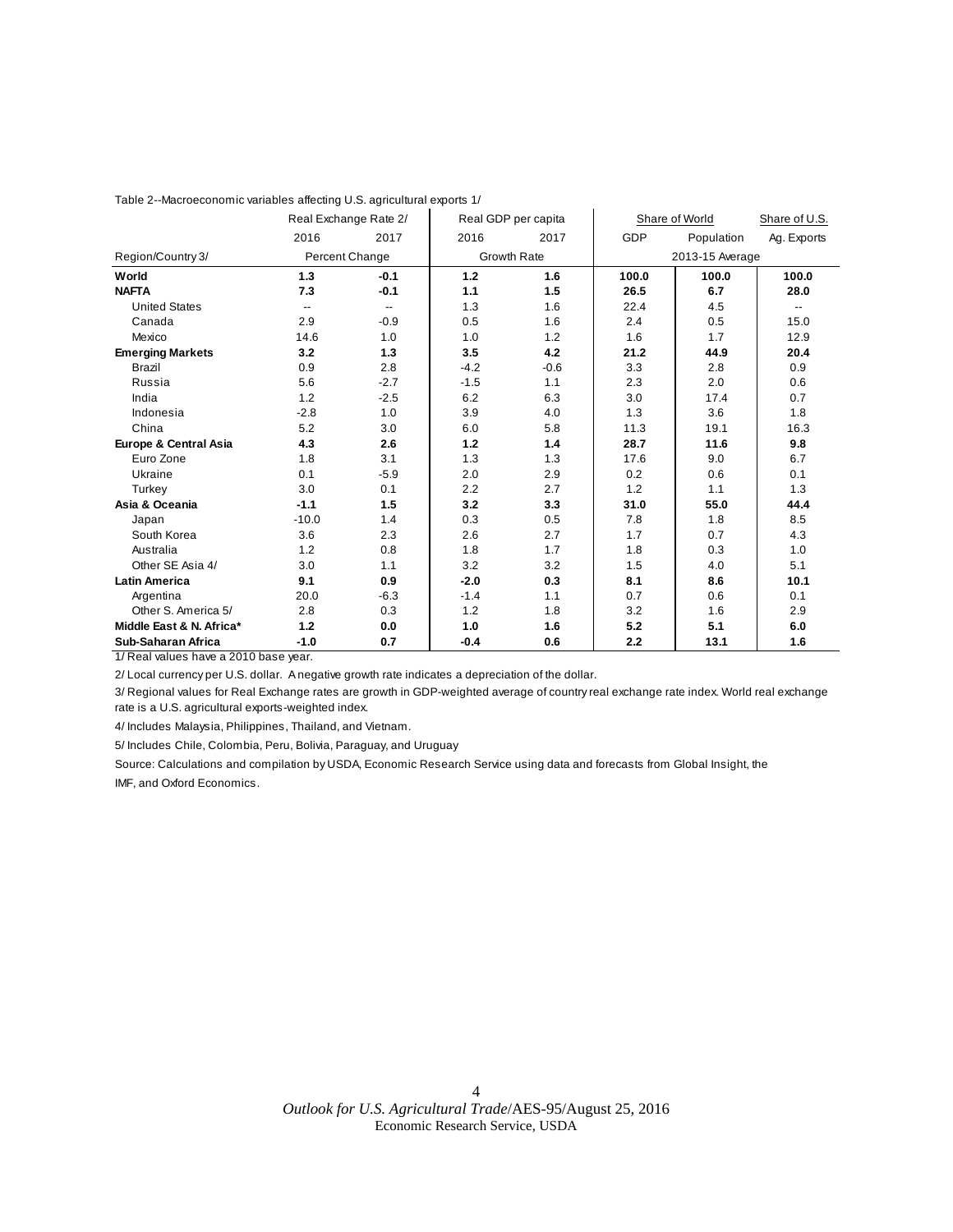## **Export Products**

Fiscal year 2017 grain and feed exports are forecast at \$29.3 billion, unchanged from the 2016 estimate as higher wheat and corn exports offset reductions in sorghum. Wheat is forecast at \$5.1 billion, up \$100 million from 2016. Wheat exports are expected to gain market share in traditional markets in the Western Hemisphere. Rice exports are forecast to remain at \$1.9 billion, with an increase in volume offset by a decline in value amid record supplies.

Coarse grain exports are forecast at \$10.5 billion, down \$200 million as reduced sorghum exports more than offset an increase in corn. Sorghum is lowered \$600 million to \$1.0 billion due to lower unit values and volumes, based on expectations of reduced demand from China. Corn is raised \$500 million to \$9.4 billion, supported by larger volume, competitive prices, and reduced competition from Brazil. Exports for feed and other products are expected to be steady.

The fiscal 2016 estimate for grain and feed exports is up \$1.6 billion to \$29.3 billion, supported largely by coarse grain and products. Volumes for corn, sorghum, and feeds and fodders are higher from the May forecast, reflecting robust sales and shipments. Feed and other products, including distillers' dried grains with solubles (DDGS), are up marginally with continued sales to China. Wheat is down \$100 million to \$5.0 billion, with a lower unit value despite a slight increase in volume. Rice exports are up \$100 million to \$1.9 billion with a small increase in volume.

The fiscal 2017 export forecast for oilseeds and products is projected at \$31.0 billion, up \$2.7 billion from the revised 2016 estimate, driven by a record soybean export volume and higher unit values. Limited export availability in South America during the first half of the marketing year supports a higher export volume. Increased unit values are in response to a tight supply situation in South America coupled with continued strong demand for soybeans and soybean meal. Record 2016/17 U.S. soybean yields and production will ensure ample supplies for export and crush while minimizing price gains. Soybean export value is forecast to rise \$2.2 billion to \$21.2 billion, while soybean meal is projected \$400 million higher at \$4.4 billion. Soybean oil export value is also forecast to rise slightly in response to a modest rise in forecast unit value.

Fiscal 2016 oilseed exports are forecast at \$28.3 billion, up \$2.2 billion from the previous forecast. A surge in late-season exports due to limited soybean availability in Brazil has pushed soybean and soybean meal volume higher. Record peanut exports, particularly to China, added an additional \$200 million to the total export value.

Fiscal 2017 cotton exports are forecast at \$4.2 billion, up \$900 million (27 percent) from the revised fiscal 2016 estimate. Fiscal 2017 volume is projected up 19 percent at 2.5 million metric tons (MMT) due to sharply higher U.S. production coupled with tighter foreign stocks. Despite weak global demand, export unit values are expected to rise due to the tightening stock situation, further boosting projected export value.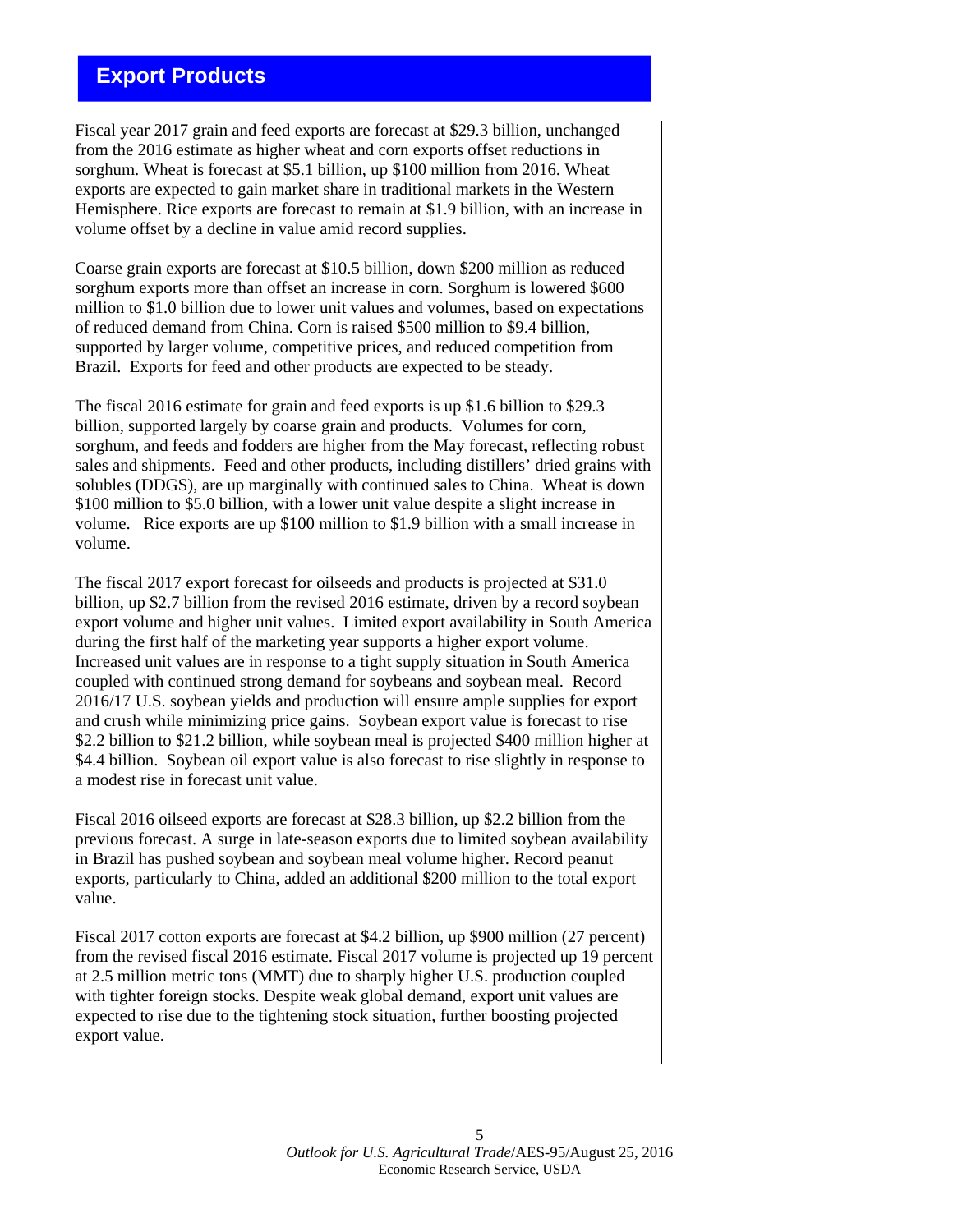The fiscal 2016 estimate for cotton is raised \$200 million to \$3.3 billion, with volume raised from 2.0 to 2.1 million as the production problems in Pakistan and India provide more opportunity for U.S. exports than previously expected.

Fiscal 2017 livestock, dairy, and poultry exports are forecast up \$800 million from 2016 to \$25.8 billion. Higher volumes are forecast for all meats. While demand is somewhat stifled by a relatively strong dollar, economic growth in a number of markets is expected to buoy sales. Although beef and pork prices are forecast lower on rising production, beef and pork export values are each forecast \$100 million higher at \$5.3 and \$4.7 billion, respectively. Broiler meat is staged to make more substantial gains, up \$300 million to \$3.0 billion on gains in both volume sales and higher broiler meat unit values. However, exports are expected to remain below levels prior to pre-highly pathogenic avian influenza (HPAI) levels. Dairy product exports are forecast \$300 million higher to \$4.8 billion on moderate recovery in global dairy markets and tighter competitor supplies.

Fiscal 2016 livestock, dairy, and poultry export value is lowered \$400 million to \$25.0 billion as declines in dairy products, poultry products, and hides, skins, and furs offset an increase in pork exports. Dairy is down \$200 million at \$4.5 billion as U.S. cheese, nonfat dry milk, and whey face strong competition and prices remain low. Poultry and poultry products are forecast \$200 million lower at \$4.4 billion on lower unit values across most products and a slow broiler meat sales recovery after the HPAI outbreak. Beef is unchanged at \$5.2 billion as exports slowly recover on higher supplies and moderating prices. Hides, skins, and furs are lowered on weaker prices and lower demand from China.

The fiscal 2017 export forecast for horticultural products is \$34.0 billion, up \$1.4 billion from the 2016 estimate. Fresh fruit and vegetables are forecast down \$200 million to \$6.8 billion on lower shipments to Canada and Mexico. Processed fruit and vegetables are forecast unchanged at \$7.3 billion. Whole and processed tree nuts are forecast up \$1.5 billion to \$9.0 billion on increased pistachio output and exports, as well as on rebounding unit values for almonds and walnuts.

The fiscal 2016 export estimate for horticultural products is forecast at \$32.6 billion, down \$900 million from the previous estimate due to decreased pistachio output and exports, as well as lower unit values for almonds and walnuts.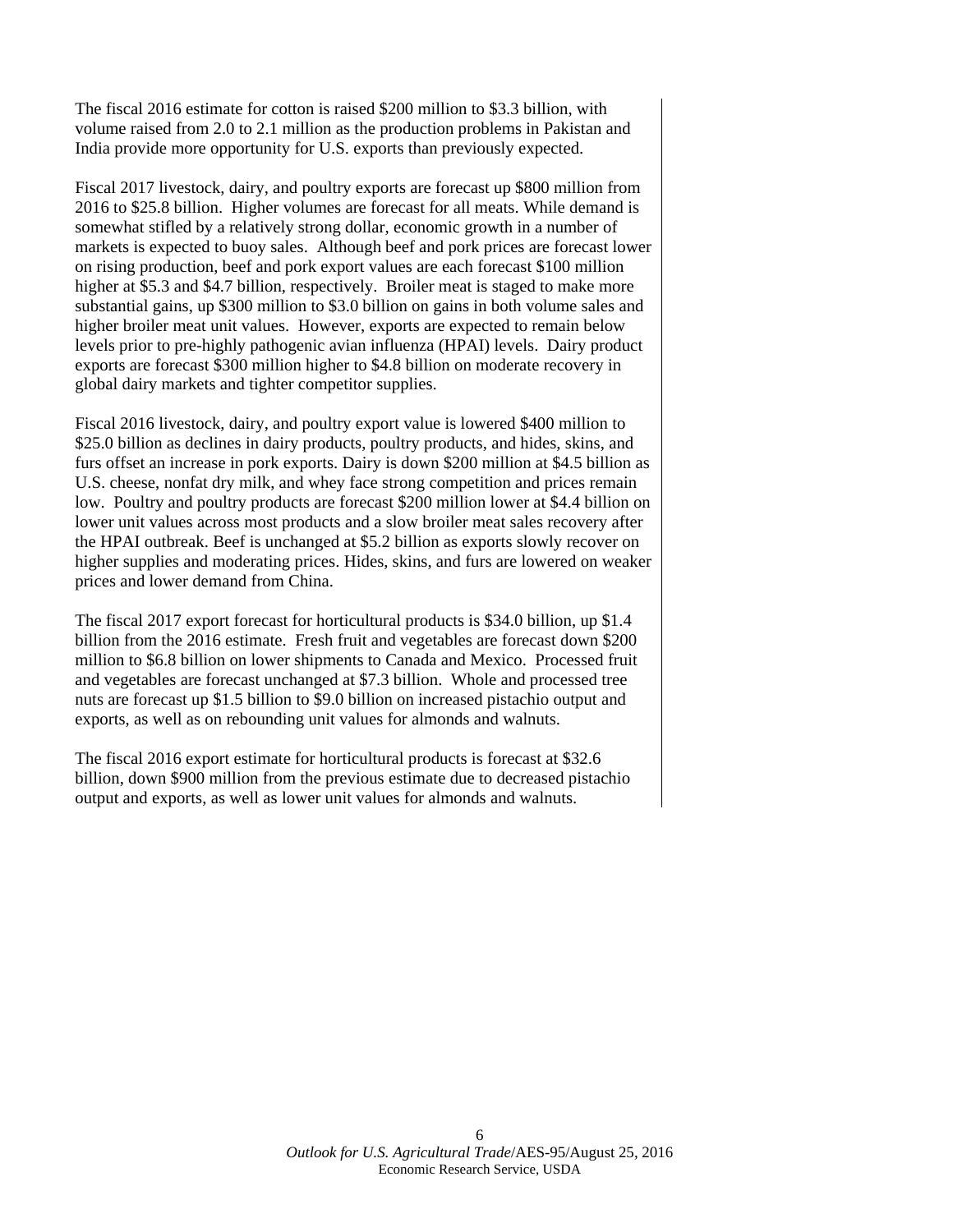| Table 3--U.S. agricultural exports: Value and volume by commodity, 2015-2017 |  |  |
|------------------------------------------------------------------------------|--|--|
|------------------------------------------------------------------------------|--|--|

|                                     |                |                        |                             |            | Forecast fiscal year |              |
|-------------------------------------|----------------|------------------------|-----------------------------|------------|----------------------|--------------|
| Commodity                           | 2015           | October - June<br>2016 | Fiscal year<br>2015         | May        | 2016<br>Aug.         | 2017<br>Aug. |
| <b>VALUE</b>                        |                |                        | -- Billion dollars --       |            |                      |              |
| Grains and feeds 1/                 | 23.259         | 20.948                 | 31.687                      | 27.7       | 29.3                 | 29.3         |
| Wheat 2/                            | 4.327          | 3.506                  | 5.911                       | 5.1        | 5.0                  | 5.1          |
| Rice                                | 1.503          | 1.419                  | 2.041                       | 1.8        | 1.9                  | 1.9          |
|                                     |                |                        |                             |            |                      |              |
| Coarse grains 3/<br>Corn            | 8.144<br>6.530 | 7.343<br>5.997         | 11.054<br>8.797             | 9.4<br>7.8 | 10.7<br>8.9          | 10.5<br>9.4  |
| Feeds and fodders                   | 5.844          | 5.437                  | 8.107                       | 6.9        | 7.3                  | 7.4          |
|                                     | 27.918         |                        | 31.680                      | 26.1       | 28.3                 | 31.0         |
| Oilseeds and products               |                | 22.864                 |                             | 17.7       | 19.0                 | 21.2         |
| Soybeans                            | 19.832         | 15.997                 | 21.624                      |            |                      | 4.4          |
| Soybean meal 4/                     | 4.379          | 3.162                  | 5.243                       | 3.8        | 4.0                  |              |
| Soybean oil                         | 0.639          | 0.617                  | 0.773                       | 0.8        | 0.9                  | 0.9          |
| Livestock, dairy, and poultry       | 22.829         | 18.878                 | 29.242                      | 25.4       | 25.0                 | 25.8         |
| Livestock products                  | 14.114         | 12.145                 | 18.207                      | 16.0       | 16.1                 | 16.3         |
| Beef and veal 5/                    | 4.541          | 3.797                  | 5.846                       | 5.2        | 5.2                  | 5.3          |
| Pork 5/                             | 3.829          | 3.503                  | 4.974                       | 4.4        | 4.6                  | 4.7          |
| Beef and pork variety meats 5/      | 1.195          | 1.147                  | 1.532                       | 1.4        | 1.5                  | 1.5          |
| Hides, skins, and furs              | 2.085          | 1.442                  | 2.625                       | 2.0        | 1.9                  | 1.9          |
| Poultry and products                | 4.363          | 3.331                  | 5.479                       | 4.6        | 4.4                  | 4.8          |
| Broiler meat 5/6/                   | 2.680          | 2.030                  | 3.358                       | 2.8        | 2.7                  | 3.0          |
| Dairy products                      | 4.351          | 3.403                  | 5.557                       | 4.7        | 4.5                  | 4.8          |
| Tobacco, unmanufactured             | 1.030          | 0.890                  | 1.250                       | 1.0        | 1.0                  | 1.1          |
| Cotton                              | 3.513          | 2.493                  | 4.133                       | 3.1        | 3.3                  | 4.2          |
| Seeds                               | 1.322          | 1.261                  | 1.570                       | 1.6        | 1.5                  | 1.5          |
| Horticultural products 7/           | 26.185         | 24.908                 | 34.089                      | 33.5       | 32.6                 | 34.0         |
| Fruits and vegetables, fresh        | 5.460          | 5.219                  | 7.197                       | 7.0        | 7.0                  | 6.8          |
| Fruits and vegetables, processed    | 5.590          | 5.505                  | 7.382                       | 7.5        | 7.3                  | 7.3          |
| Tree nuts, whole and processed      | 7.197          | 6.029                  | 8.911                       | 8.0        | 7.5                  | 9.0          |
| Sugar and tropical products 8/      | 4.536          | 4.472                  | 6.078                       | 6.1        | 6.1                  | 6.0          |
| Major bulk products 9/              | 38.349         | 31.648                 | 46.013                      | 38.1       | 40.9                 | 44.0         |
| Total                               | 110.601        | 96.721                 | 139.742                     | 124.5      | 127.0                | 133.0        |
| <b>VOLUME</b>                       |                |                        | --- Million metric tons --- |            |                      |              |
| Wheat 2/                            | 15.134         | 14.868                 | 21.387                      | 22.2       | 22.3                 | 25.0         |
| Rice                                | 2.792          | 2.770                  | 3.948                       | 3.6        | 3.8                  | 4.1          |
| Coarse grains 3/                    | 41.075         | 39.689                 | 56.313                      | 51.2       | 58.0                 | 61.6         |
| Corn                                | 34.288         | 33.219                 | 46.758                      | 43.5       | 49.5                 | 55.0         |
| Feeds and fodders                   | 15.112         | 16.158                 | 21.587                      | 18.8       | 21.5                 | 21.9         |
| Soybeans                            | 45.786         | 43.510                 | 50.374                      | 47.4       | 51.5                 | 52.3         |
| Soybean meal 4/                     | 9.843          | 8.472                  | 11.891                      | 10.4       | 10.7                 | 11.1         |
| Soybean oil                         | 0.768          | 0.743                  | 0.914                       | 1.0        | 1.1                  | 1.1          |
| Beef and veal 5/                    | 0.592          | 0.582                  | 0.774                       | 0.8        | 0.8                  | 0.8          |
| Pork 5/                             | 1.284          | 1.309                  | 1.690                       | 1.7        | 1.7                  | 1.8          |
| Beef and pork variety meats 5/      | 0.538          | 0.559                  | 0.695                       | $0.7\,$    | 0.8                  | 0.8          |
| Broiler meat 5/6/                   | 2.321          | 2.121                  | 2.996                       | 2.9        | 2.9                  | 3.2          |
| Tobacco, unmanufactured             | 0.145          | 0.132                  | 0.177                       | 0.2        | 0.2                  | 0.2          |
| Cotton                              | 2.136          | 1.608                  | 2.514                       | 2.0        | 2.1                  | 2.5          |
| Major bulk products 9/              | 107.068        | 102.578                | 134.715                     | 126.6      | 137.9                | 145.7        |
| Totals may not add due to rounding. |                |                        |                             |            |                      |              |

1/ Includes corn gluten feed and meal and processed grain products. 2/ Excludes wheat flour. 3/ Includes corn, barley, sorghum, oats, and rye. 4/ Includes soy flours made from protein meals. 5/ Includes chilled, frozen, and processed meats. 6/ Includes only federally inspected products. 7/ Includes food preparations, essential oils, and wine. 8/ Includes coffee and cocoa products, tea, and spices. 9/ Includes wheat, rice, coarse grains, soybeans, cotton, and unmanufactured tobacco. Source: Compiled by USDA using data from U.S. Census Bureau, U.S. Department of Commerce.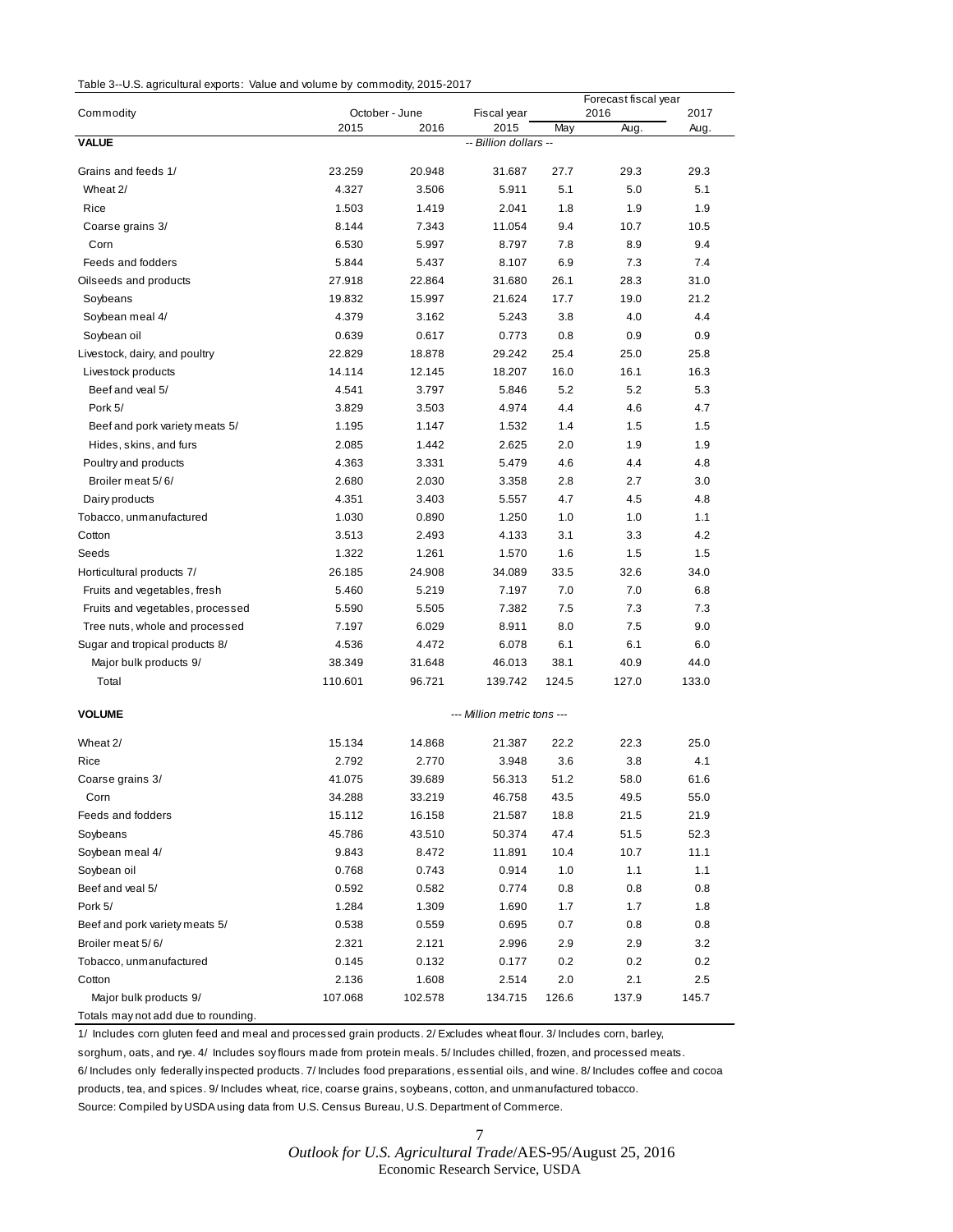# **Regional Exports**

Agricultural exports in fiscal 2017 are forecast at \$133.0 billion, \$6.0 billion higher than the revised fiscal 2016 forecast. Bulk export values are forecast to increase \$3.1 billion, primarily as a result of surges in oilseed and cotton exports. U.S. high-value product exports are also forecast to rise in fiscal 2017, especially for horticultural products. China is expected to return as the largest U.S. market.

The forecast for fiscal 2016 agricultural exports is up \$2.5 billion from May to reach \$127.0 billion, with higher exports to China, Southeast Asia, and South America.

### *Asia*

In fiscal year 2017, the forecast for exports to **China** is \$21.5 billion, which is \$3.5 billion higher than the fiscal 2016 forecast, edging out Canada as the largest U.S. market. Soybeans account for 55-60 percent of U.S. exports to China, and export values of soybeans are expected to increase in fiscal 2017 based on higher soybean volume and moderately higher prices. Record U.S. soybean production and tight supplies in South America are expected to boost U.S. competitiveness and increase market share in China. Pork and tree nut exports are also expected to increase, as the tight domestic pork supply situation in China is likely to persist and demand for tree nuts recovers.

**Japan** is forecast at \$11.0 billion in fiscal 2017, up \$600 million from fiscal 2016. Bulk exports to Japan are expected to be up due to higher soybean values. U.S. livestock and horticultural export values are also expected to increase. Exports to **Southeast Asia** are forecast to expand by \$800 million, led by greater soybean and soybean meal export values in markets such as **Indonesia**.

The fiscal 2016 forecast for **China** is raised \$500 million to \$18.0 billion as a result of higher oilseed exports. Tight soybean supplies in Brazil are expected to lead to a late-season surge in U.S. shipments to China.

Fiscal year 2016 exports to **Indonesia** are up \$400 million, primarily due to higher-than-expected soybean and feed and fodder exports. Exports of the same commodities are behind the \$200-million increase to the **Philippines**. **South Asia** is raised \$200 million as a result of a strong shipment pace of soybeans and soybean meal to **Bangladesh**.

### *Western Hemisphere*

In fiscal year 2017, **Mexico** is forecast up \$500 million to \$18.0 billion as a result of stronger expected exports of soybeans, soybean meal, grains, and poultry products. Horticultural product export values, however, are expected to fall. The forecast for **Canada** is up \$400 million to \$21.2 billion, as higher oilseed values more than offset lower sales of fresh fruit and vegetables. Exports to **South America** are unchanged at \$6.1 billion, as higher expected U.S. wheat exports to **Brazil** offset lower shipments to volatile **Venezuela**.

In fiscal year 2016, the forecast for **Caribbean** is raised \$100 million as a result of higher exports to the **Dominican Republic**. The forecast for **South America** is raised a collective \$500 million due to higherthan-expected shipments to **Brazil, Peru,** and **Venezuela.**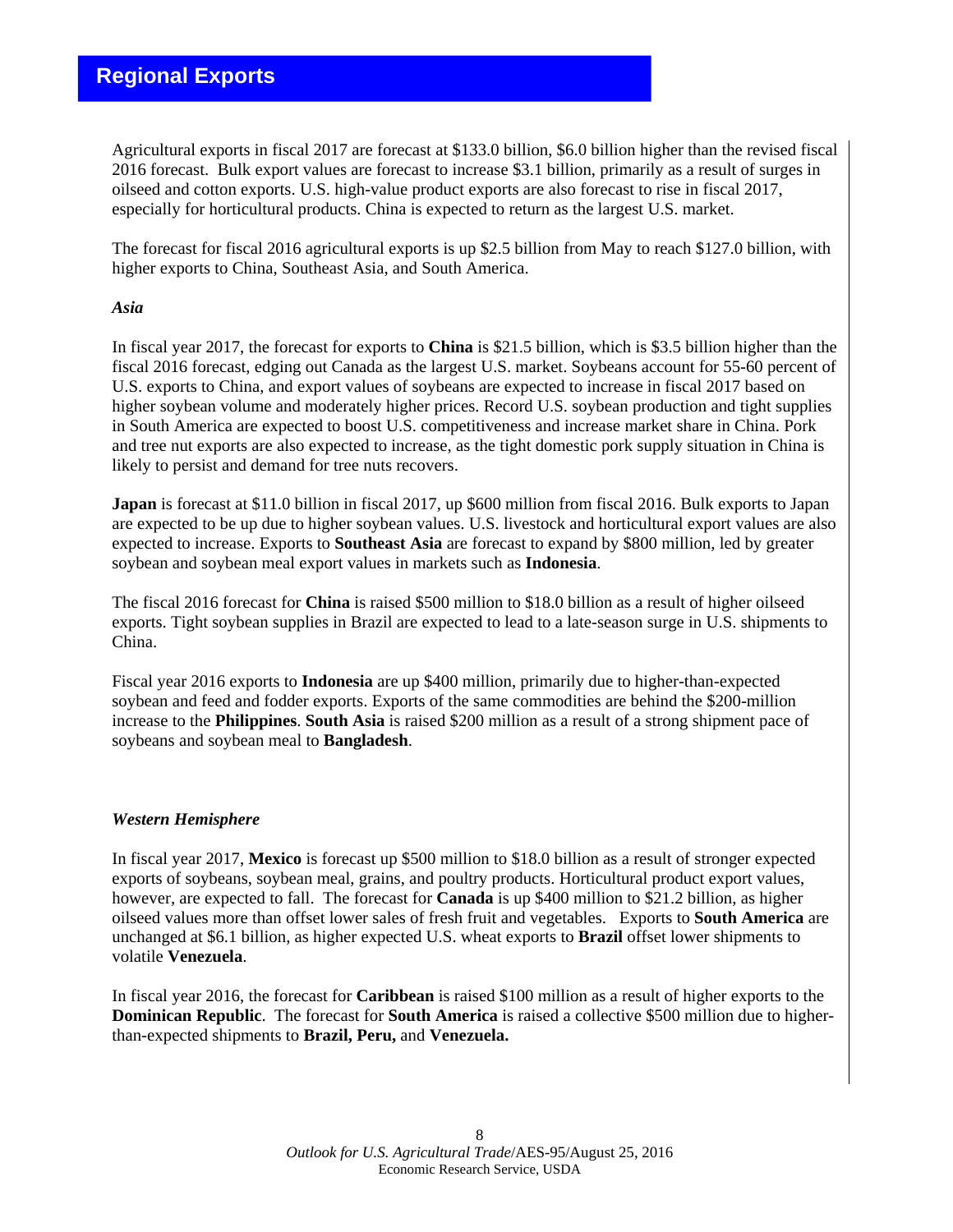### *Europe, Africa, and the Middle East*

In fiscal year 2017, exports to the **EU** are forecast at \$11.8 billion, up \$300 million from fiscal 2016, on the strength of higher export values of soybeans, soybean meal, and horticultural products such as tree nuts. Exports to **Russia** are down at \$100 million as a large number of U.S. agricultural exports remained banned. Exports to the **Middle East** and **Africa** are forecast to remain unchanged.

In fiscal year 2016, the forecast for the **Middle East** is unchanged at \$5.5 billion, as higher exports to **Turkey** offset reductions in **Saudi Arabia**. **Turkey** is up \$100 million based on strong cotton sales. The forecast for **Africa** (North and Sub-Saharan) is increased \$100 million to \$3.1 billion. Higher bulk exports to **South Africa** and **Ethiopia** more than offset lower shipments to **Nigeria**.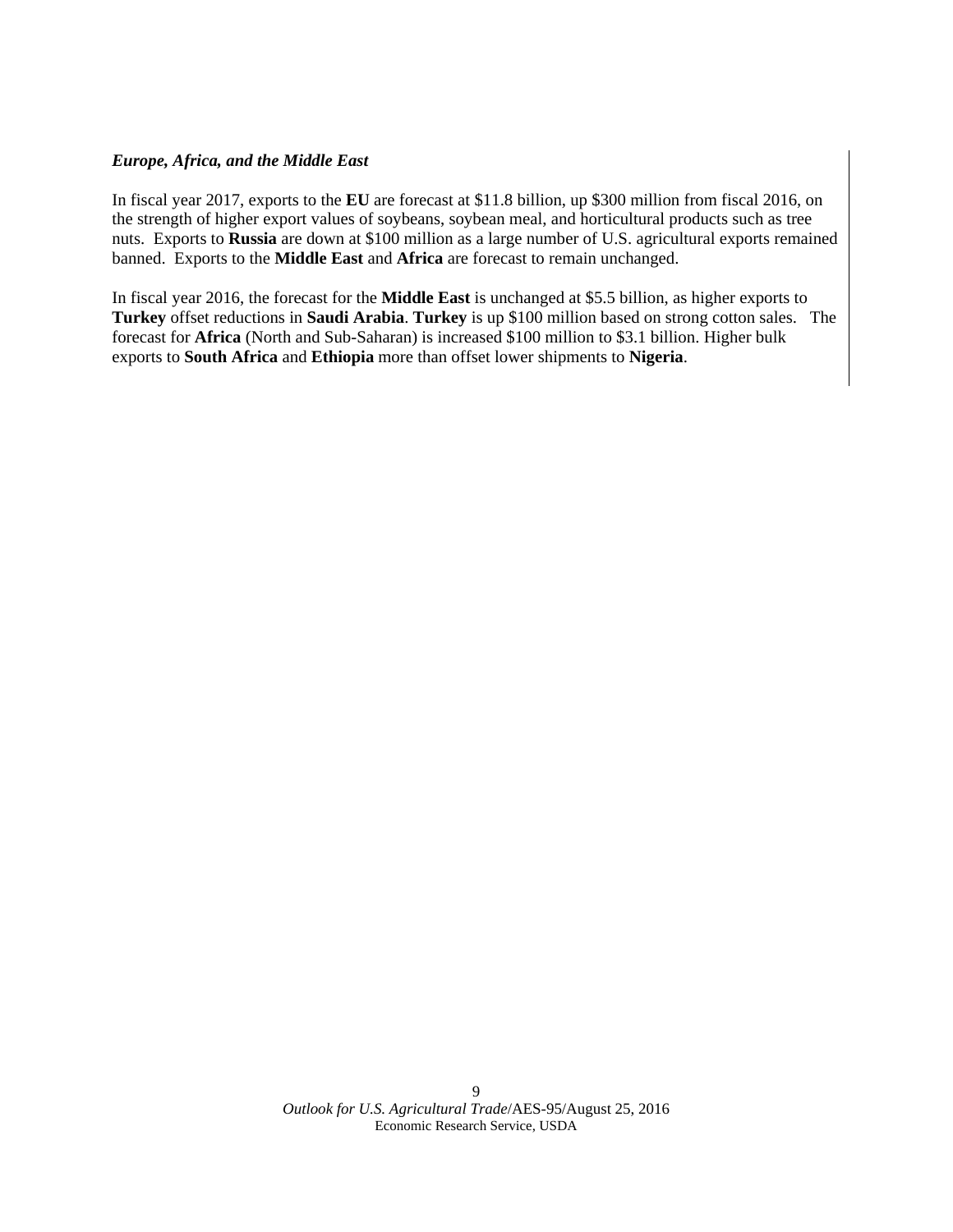### Table 4--U.S. agricultural exports: Value by region, 2015-2017

|                               |         |                  |             | Share of |       | Forecast fiscal year |       |
|-------------------------------|---------|------------------|-------------|----------|-------|----------------------|-------|
| Country and region            |         | October - June   | Fiscal year | 2015     | 2016  |                      | 2017  |
|                               | 2015    | 2016             | 2015        | total    | May   | Aug.                 | Aug.  |
|                               |         | -- \$ Billion -- |             | Percent  |       | -- \$ Billion --     |       |
| Asia                          | 49.786  | 40.847           | 60.741      | 43.5     | 49.9  | 51.4                 | 57.7  |
| East Asia                     | 39.728  | 31.778           | 47.965      | 34.3     | 39.2  | 39.7                 | 45.3  |
| Japan                         | 8.988   | 7.736            | 11.691      | 8.4      | 10.4  | 10.4                 | 11.0  |
| China                         | 19.768  | 15.104           | 22.611      | 16.2     | 17.5  | 18.0                 | 21.5  |
| Hong Kong                     | 3.217   | 2.623            | 3.932       | 2.8      | 3.2   | 3.2                  | 3.6   |
| Taiwan                        | 2.587   | 2.261            | 3.293       | 2.4      | 2.9   | 2.9                  | 3.1   |
| South Korea                   | 5.156   | 4.048            | 6.422       | 4.6      | 5.2   | 5.2                  | 6.1   |
| Southeast Asia                | 8.494   | 7.397            | 10.629      | 7.6      | 8.7   | 9.3                  | 10.1  |
| Indonesia                     | 1.933   | 1.721            | 2.441       | 1.7      | 1.8   | 2.2                  | 2.5   |
| Philippines                   | 1.907   | 1.782            | 2.417       | 1.7      | 2.1   | 2.3                  | 2.4   |
| Malaysia                      | 0.669   | 0.564            | 0.862       | 0.6      | 0.7   | 0.7                  | 0.9   |
| Thailand                      | 1.391   | 1.129            | 1.713       | $1.2$    | 1.4   | 1.4                  | 1.6   |
| Vietnam                       | 2.000   | 1.639            | 2.405       | 1.7      | 1.9   | 1.9                  | 2.1   |
| South Asia                    | 1.564   | 1.672            | 2.147       | 1.5      | 2.2   | 2.4                  | 2.4   |
| India                         | 0.776   | 0.789            | 1.109       | 0.8      | 1.2   | 1.2                  | 1.2   |
| Western Hemisphere            | 40.701  | 38.141           | 53.724      | 38.4     | 50.9  | 51.5                 | 52.4  |
| North America                 | 29.779  | 28.472           | 39.427      | 28.2     | 38.3  | 38.3                 | 39.2  |
| Canada                        | 16.242  | 15.300           | 21.422      | 15.3     | 20.8  | 20.8                 | 21.2  |
| Mexico                        | 13.538  | 13.171           | 18.005      | 12.9     | 17.5  | 17.5                 | 18.0  |
| Caribbean                     | 2.610   | 2.450            | 3.363       | 2.4      | 3.3   | 3.4                  | 3.4   |
| Dominican Republic            | 0.930   | 0.836            | 1.179       | 0.8      | 1.0   | 1.1                  | 1.1   |
| Central America               | 2.833   | 2.784            | 3.817       | 2.7      | 3.7   | 3.7                  | 3.7   |
| South America                 | 5.479   | 4.436            | 7.117       | 5.1      | 5.6   | 6.1                  | 6.1   |
| Brazil                        | 0.604   | 0.460            | 0.778       | 0.6      | 0.5   | 0.6                  | 0.8   |
| Colombia                      | 2.025   | 1.714            | 2.583       | 1.8      | 2.3   | 2.3                  | 2.3   |
| Peru                          | 1.015   | 0.778            | 1.246       | 0.9      | 0.8   | 1.0                  | 1.0   |
| Venezuela                     | 0.610   | 0.408            | 0.897       | 0.6      | 0.4   | 0.6                  | 0.4   |
| Europe/Eurasia                | 10.792  | 9.741            | 13.606      | 9.7      | 12.8  | 12.8                 | 12.9  |
| European Union-28             | 9.802   | 8.849            | 12.309      | 8.8      | 11.5  | 11.5                 | 11.8  |
| Other Europe 1/               | 0.453   | 0.461            | 0.663       | 0.5      | 0.7   | 0.7                  | 0.7   |
| FSU-12 2/                     | 0.537   | 0.432            | 0.634       | 0.5      | 0.6   | 0.6                  | 0.4   |
| Russia                        | 0.353   | 0.321            | 0.406       | 0.3      | 0.4   | 0.4                  | 0.3   |
| Middle East                   | 4.789   | 4.273            | 5.824       | 4.2      | 5.5   | 5.5                  | 5.5   |
| Turkey                        | 1.395   | 1.112            | 1.573       | 1.1      | 1.2   | 1.3                  | 1.3   |
| Saudi Arabia                  | 1.010   | 0.959            | 1.269       | 0.9      | 1.3   | $1.2$                | $1.2$ |
| Africa                        | 2.974   | 2.399            | 3.772       | 2.7      | 3.0   | 3.1                  | 3.1   |
| North Africa                  | 1.532   | 1.126            | 1.860       | 1.3      | 1.4   | 1.4                  | 1.4   |
| Egypt                         | 0.869   | 0.590            | 1.092       | 0.8      | 0.8   | 0.8                  | 0.8   |
| Sub-Saharan Africa            | 1.442   | 1.273            | 1.912       | $1.4$    | 1.6   | 1.7                  | 1.7   |
| Nigeria                       | 0.484   | 0.288            | 0.684       | 0.5      | 0.5   | 0.4                  | 0.4   |
| Oceania                       | 1.559   | 1.320            | 2.076       | 1.5      | 1.9   | 1.9                  | 1.9   |
| Trans-shipments via Canada 3/ | 0.000   | 0.000            | 0.000       | 0.0      | 0.0   | 0.0                  | 0.0   |
| Total                         | 110.601 | 96.721           | 139.742     | 100.0    | 124.5 | 127.0                | 133.0 |

Total may not add due to rounding.

1/ Major countries include Switzerland, Norway, Iceland, and former Yugoslav states.

2/ The former 15 Republics of the Soviet Union, not including the 3 Baltic Republics.

3/ Trans-shipments through Canada have not been allocated to final destination, but are included in the total.

Source: Compiled by USDA using data from Census Bureau, U.S. Department of Commerce.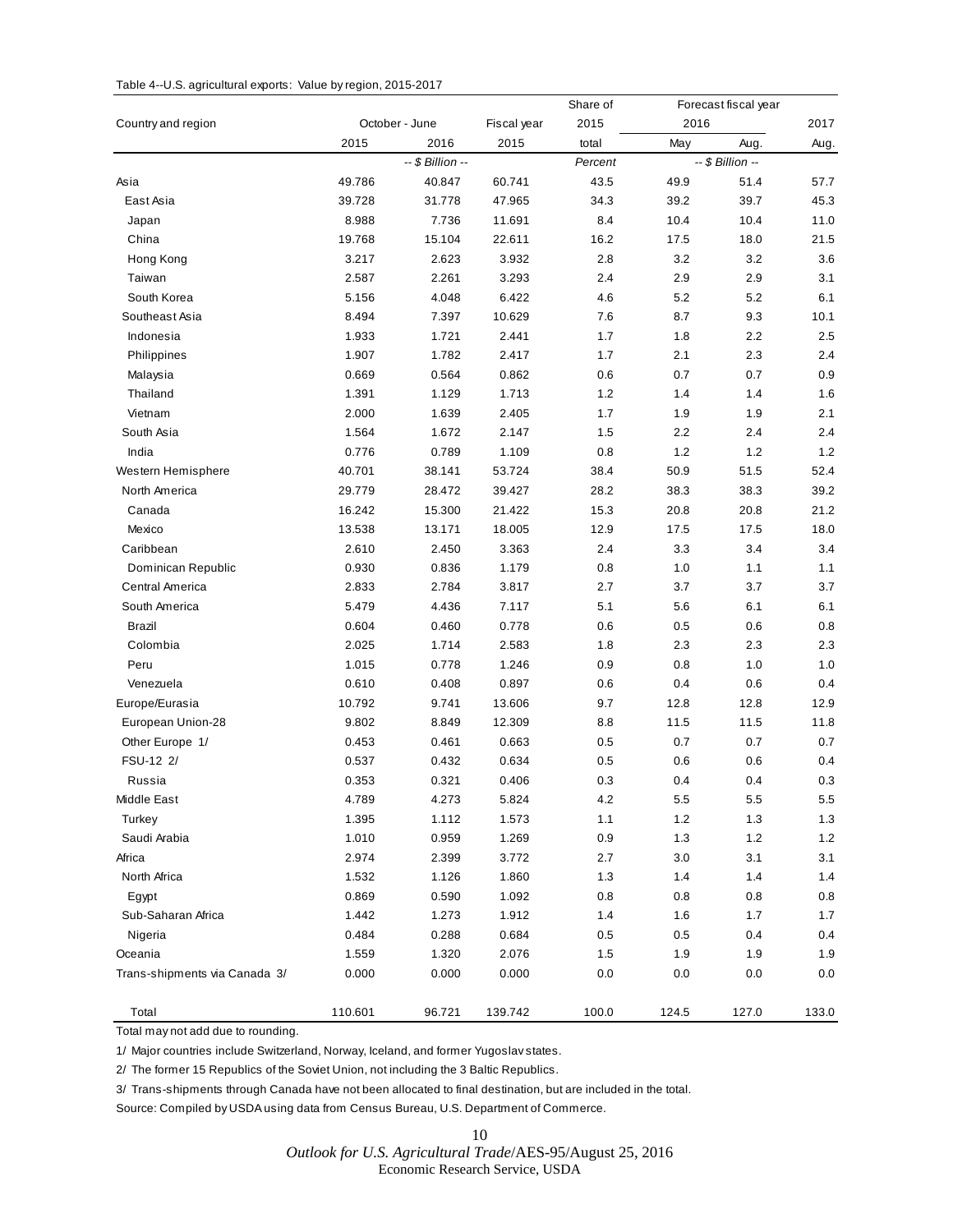# **Import Products**

In fiscal year 2017, agricultural imports are expected to grow about \$400 million above the \$113.1 billion forecast for 2016, as horticultural and tropical products are expected to grow and offset the declining value of livestock, dairy, and poultry product imports.

Agricultural imports in fiscal year 2016 are forecast at \$113.1 billion, down \$1.7 billion from the previous forecast and approximately \$1.1 billion below the total value of imports in fiscal year 2015. The expected decreases in total imports compared with the previous projections are largely due to reduced imports of sugar and tropical products, as well as of oilseeds and products.

Significant declines in the volume and prices of beef in fiscal 2017 compared to fiscal 2016 will drive the total import value of livestock products lower by \$600 million to \$15.8 billion. Beef will fall \$500 million with higher U.S. beef production and tight competitor supplies. Weaker dairy product imports (\$100 million lower) and poultry product imports (\$50 million lower) are also behind the decline. As world dairy markets improve in 2017, they will reduce the price differential between the U.S. domestic market and international markets, which will dampen imports.

Horticultural product imports are expected to increase to a record \$53.9 billion in fiscal year 2017. This would be \$800 million above fiscal year 2016 forecasts, which are predicted to be \$3.3 billion above fiscal year 2015 totals. In fiscal year 2017, volumes of fresh fruit are expected to increase, driving up the value of imports. Processed vegetables and tree nuts are expected to have consistent volumes of imports in fiscal year 2016 and 2017, but higher unit values in 2017 will boost the value of those imported products. Fresh vegetables are expected to be \$300 million above the previous forecast in fiscal year 2016 and to show an additional \$100 million increase in fiscal year 2017, reflecting a greater demand for healthier diets.

U.S. imports of sugar and tropical products are forecast to be worth \$22.7 billion in fiscal year 2016, a \$700-million downward adjustment from the previous forecast and \$800 million below fiscal year 2015. However, in fiscal year 2017, imports are expected to rebound to \$23.2 billion due to increased imports of cocoa and coffee products. For fiscal year 2016, cocoa products are adjusted downward by \$300 million, but the resulting \$4.9 billion in imports would exceed the fiscal year 2015 total by \$200 million. In fiscal year 2017, an additional \$200 million in growth is expected due to strong prices and steady import volumes. Coffee import volumes are also expected to be relatively stable, but fiscal year 2016 prices have put downward pressure on import values. In fiscal year 2017, coffee imports are expected to increase by \$300 million to \$6.4 billion, matching fiscal year 2015.

Fiscal year 2016 imports of oilseeds and products are reduced \$500 million from the previous forecast to \$8.3 billion, and fiscal year 2017 imports are expected to fall an additional \$200 million. Vegetable oils are forecast to remain steady in fiscal years 2016 and 2017, with largely unchanging imports of rapeseed oil from Canada and olive oil from the EU. However, palm oil imports are expected to fall slightly due to reductions in expected output from Southeast Asia, including Indonesia and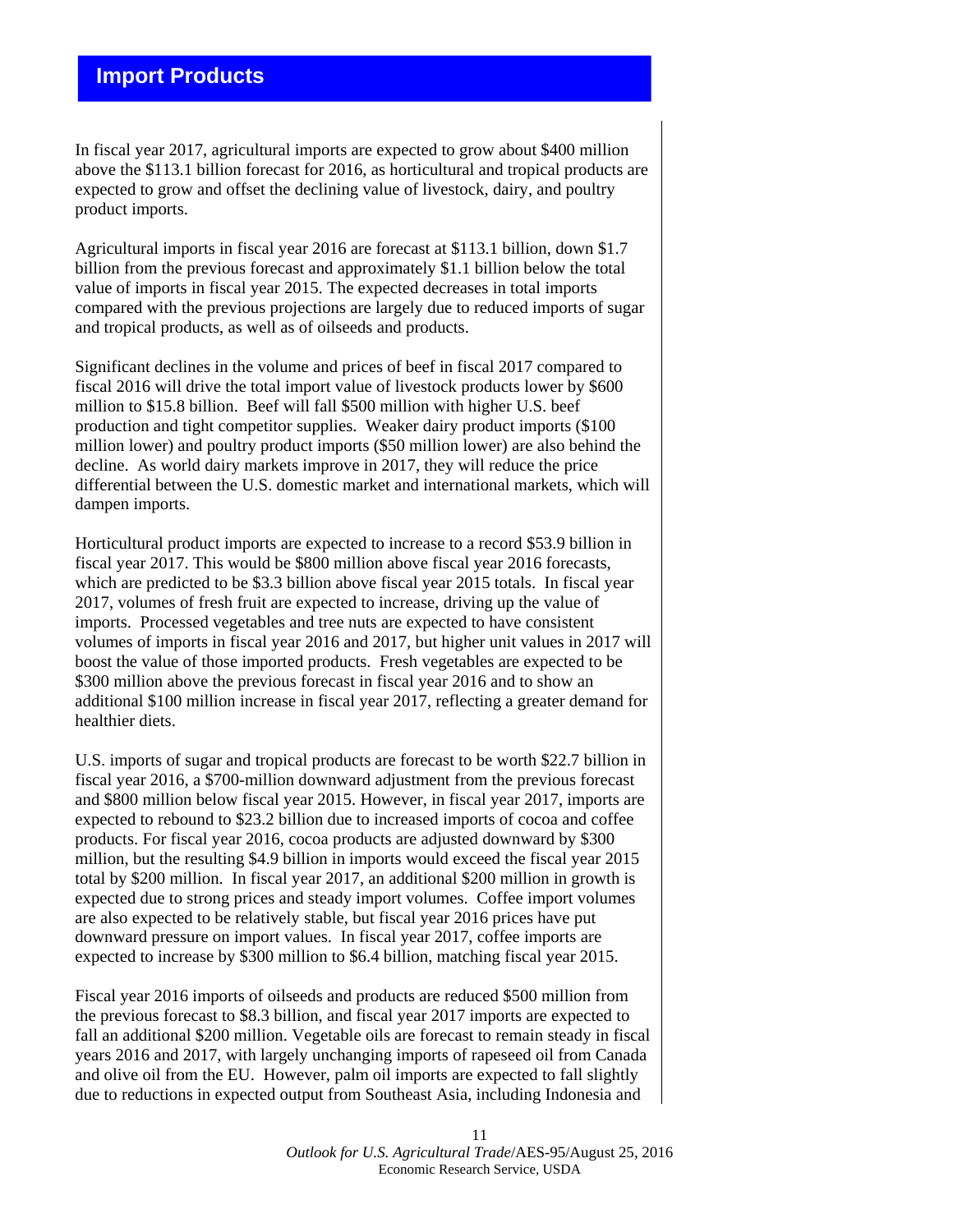Malaysia. Bulk oilseed imports are expected to fall in response to favorable 2016/17 U.S. production conditions.

In fiscal year 2017, bulk grains items are expected to fall \$100 million, while processed higher value grain products are projected to match their fiscal year 2016 projections of \$7.2 billion. Therefore, total grains and feed imports for 2017 are expected to be \$10.8 billion, \$100 million below the fiscal year 2015 and projected fiscal year 2016 totals. This adjustment is due to higher expected domestic production of wheat and coarse grains.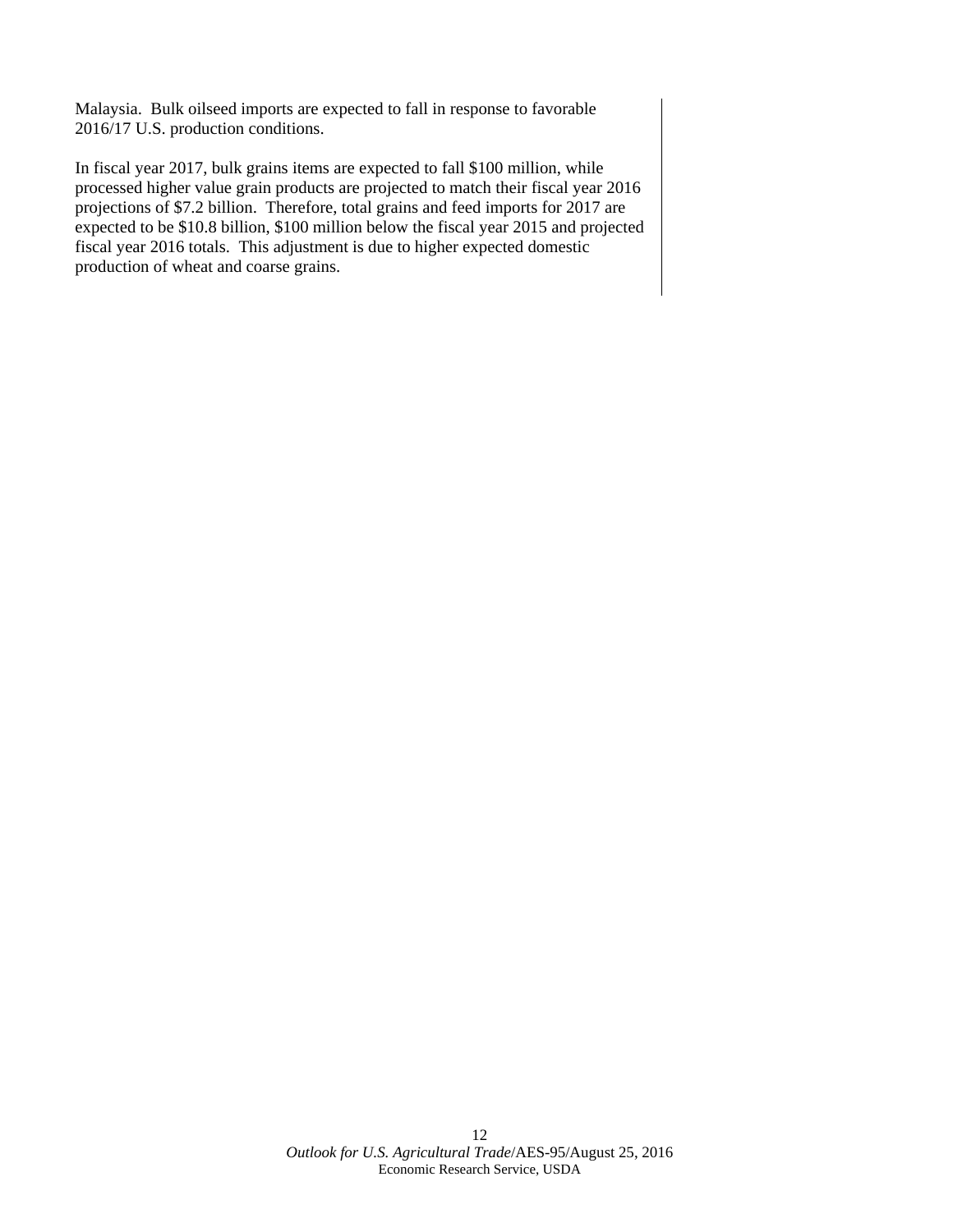|                             |                |                |                             |       | Forecast fiscal year |       |
|-----------------------------|----------------|----------------|-----------------------------|-------|----------------------|-------|
| Commodity                   |                | October - June | Fiscal year                 | 2016  |                      | 2017  |
|                             | 2015           | 2016           | 2015                        | May   | Aug.                 | Aug.  |
|                             |                |                | -- \$ Billion --            |       |                      |       |
| VALUE                       |                |                |                             |       |                      |       |
| Livestock, dairy, & poultry | 14.982         | 12.792         | 19.458                      | 16.6  | 16.4                 | 15.8  |
| Livestock and meats         | 11.754         | 9.529          | 15.154                      | 12.2  | 12.1                 | 11.6  |
| Cattle and calves           | 2.172          | 1.399          | 2.640                       | 1.7   | 1.7                  | 1.7   |
| Swine                       | 0.292          | 0.263          | 0.370                       | 0.3   | 0.4                  | 0.4   |
| Beef and veal               | 5.508          | 4.306          | 7.208                       | 5.2   | 5.2                  | 4.7   |
| Pork                        | 1.290          | 1.297          | 1.707                       | 1.7   | 1.7                  | 1.8   |
| Dairy products              | 2.662          | 2.571          | 3.491                       | 3.5   | 3.4                  | 3.3   |
| Cheese                      | 0.984          | 0.985          | 1.314                       | 1.4   | 1.4                  | 1.4   |
| Grains and feed             | 8.191          | 8.110          | 10.925                      | 11.0  | 10.9                 | 10.8  |
|                             | 5.059          | 5.332          | 6.882                       | 7.2   | 7.2                  | 7.2   |
| Grain products              |                | 6.139          | 8.753                       | 8.8   | 8.3                  | 8.1   |
| Oilseeds and products       | 6.592<br>3.977 |                | 5.351                       | 5.4   | 5.3                  | 5.3   |
| Vegetable oils              |                | 3.905          |                             |       |                      |       |
| Horticulture products       | 38.242         | 41.053         | 49.822                      | 53.2  | 53.1                 | 53.9  |
| Fruits, fresh               | 8.270          | 9.050          | 10.184                      | 11.1  | 11.1                 | 11.3  |
| Fruits, processed           | 3.849          | 3.929          | 5.137                       | 5.3   | 5.2                  | 5.4   |
| Fruit juices                | 1.435          | 1.350          | 1.838                       | 1.8   | 1.8                  | 1.8   |
| Nuts, whole and processed   | 1.853          | 1.955          | 2.587                       | 2.8   | 2.7                  | 2.8   |
| Vegetables, fresh           | 5.533          | 6.492          | 6.905                       | 7.4   | 7.7                  | 7.8   |
| Vegetables, processed       | 3.374          | 3.502          | 4.459                       | 4.6   | 4.6                  | 4.7   |
| Wine                        | 4.079          | 4.209          | 5.511                       | 5.7   | 5.6                  | 5.7   |
| Malt beer                   | 3.231          | 3.620          | 4.363                       | 4.9   | 4.8                  | 4.9   |
| <b>Essential oils</b>       | 2.502          | 2.507          | 3.347                       | 3.6   | 3.4                  | 3.5   |
| Cut flowers & nursery stock | 1.386          | 1.440          | 1.734                       | 1.8   | 1.8                  | 1.8   |
| Sugar & tropical products   | 17.569         | 16.574         | 23.530                      | 23.4  | 22.7                 | 23.2  |
| Sweeteners & products       | 3.498          | 3.447          | 4.876                       | 4.9   | 4.8                  | 4.9   |
| Confections                 | 1.195          | 1.261          | 1.643                       | 1.7   | 1.7                  | 1.7   |
| Cocoa and products          | 3.568          | 3.684          | 4.703                       | 5.2   | 4.9                  | 5.1   |
| Coffee and products         | 4.800          | 4.421          | 6.400                       | 6.4   | 6.1                  | 6.4   |
| Rubber, natural             | 1.180          | 0.959          | 1.575                       | 1.4   | 1.4                  | 1.3   |
| Other imports 1/            | 1.376          | 1.239          | 1.748                       | 1.8   | 1.7                  | 1.7   |
| Total agricultural imports  | 86.953         | 85.907         | 114.236                     | 114.8 | 113.1                | 113.5 |
| VOLUME                      |                |                | --- Million metric tons --- |       |                      |       |
| Wine 2/                     | 0.885          | 0.909          | 1.166                       | 1.2   | 1.2                  | 1.2   |
| Malt beer 2/                | 2.648          | 2.889          | 3.557                       | 3.8   | 3.8                  | 3.8   |
| Fruit juices 2/             | 3.552          | 3.495          | 4.516                       | 4.6   | 4.5                  | 4.5   |
| Cattle and calves 3/        | 1.879          | 1.422          | 2.292                       | 1.8   | 1.8                  | 1.8   |
| Swine 3/                    | 4.122          | 4.400          | 5.493                       | 6.1   | 5.9                  | 5.9   |
| Beef and veal               | 0.898          | 0.753          | 1.195                       | 1.0   | 1.0                  | 1.0   |
| Pork                        | 0.373          | 0.375          | 0.492                       | 0.5   | 0.5                  | 0.5   |
| Fruits, fresh               | 8.726          | 9.130          | 11.187                      | 11.7  | 11.7                 | 11.8  |
| Fruits, processed           | 1.403          | 1.439          | 1.895                       | 2.0   | 1.9                  | 2.0   |
| Vegetables, fresh           | 5.256          | 5.806          | 6.497                       | 6.8   | 6.9                  | 7.0   |
| Vegetables, processed       | 2.620          | 2.711          | 3.457                       | 3.6   | 3.6                  | 3.6   |
| Vegetable oils              | 3.220          | 3.440          | 4.410                       | 4.7   | 4.7                  | 4.7   |
| Cocoa and products          |                |                |                             | 1.4   |                      |       |
|                             | 0.998          | 0.998          | 1.293                       |       | 1.3                  | 1.3   |
| Coffee and products         | 1.121          | 1.217          | 1.533                       | 1.6   | 1.6                  | 1.7   |

Table 5--U.S. agricultural imports: Value and volume by commodity, fiscal years 2015-17

Totals may not add due to rounding.

1/ Largely tobacco and planting seeds. 2/ Billion liters. 3/ Million head.

Sources: USDA and U.S. Census Bureau, U.S. Department of Commerce.

13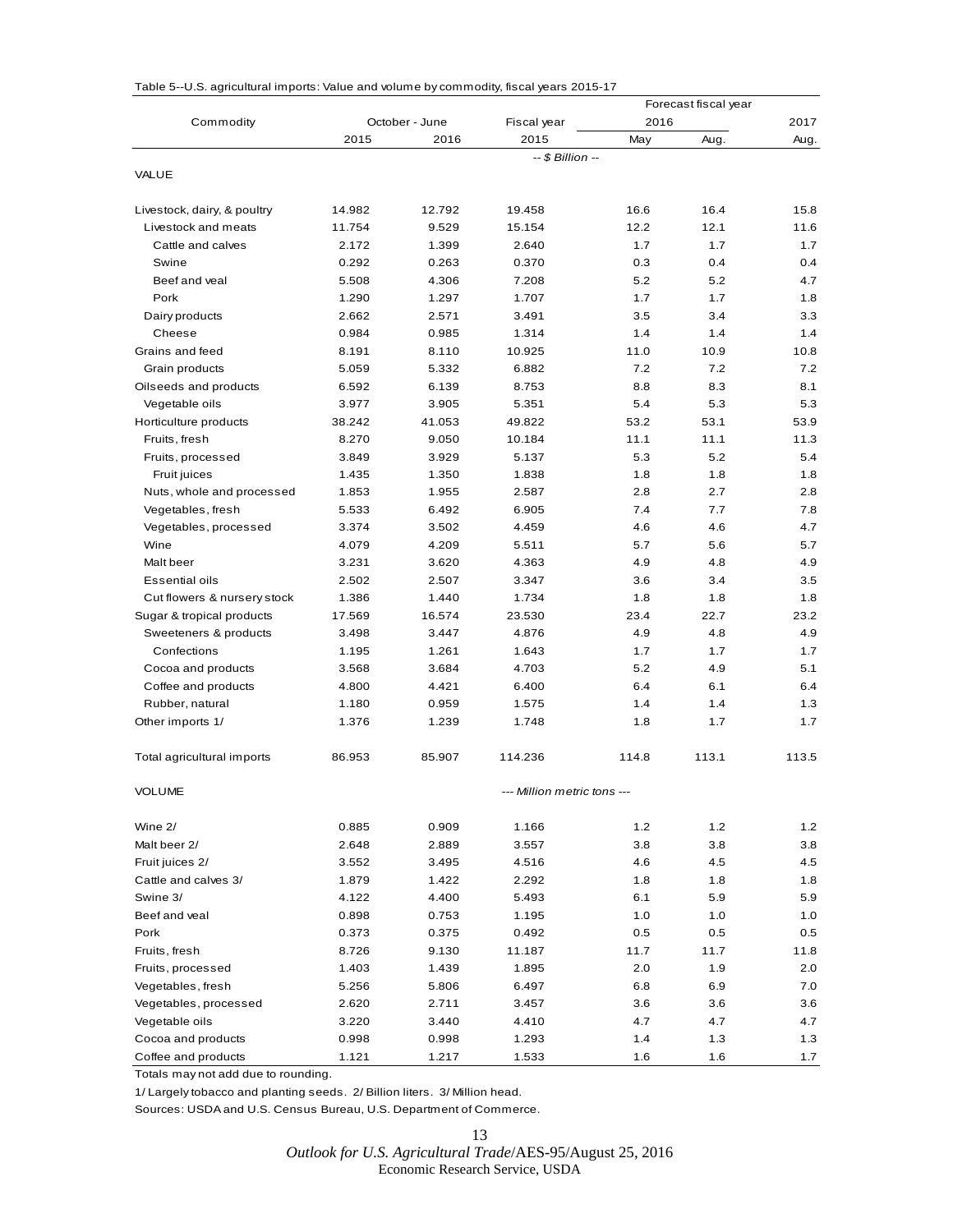## **Regional Imports**

Regional imports from the Western Hemisphere are projected to increase in both fiscal years 2016 and 2017. In fiscal year 2016, the United States is expected to import \$63.1 billion worth in agricultural goods from the region, and \$200 million more in fiscal year 2017. This growth is motivated by larger expected imports of horticultural products, particularly from Mexico, a major supplier of fresh fruits and vegetables. In fiscal year 2017, imports from Mexico are projected to grow by \$300 million from fiscal year 2016, with Mexico thereby remaining the top supplier of agricultural items to the United States in both fiscal years 2016 and 2017. Canada is expected to be the second-largest supplier in fiscal year 2016 and 2017, though declines in 2016 are projected due to falling sales of livestock and meats, grains and feed, and oilseeds and products.

Imports from South America are forecast down \$100 million in fiscal year 2017, a slight decline of about the same magnitude for the second consecutive year. Chile and Peru, which are the region's top horticultural suppliers, are expected to have an increased value of shipments to the United States in fiscal year 2016, with Peru expected to supply the U.S. market with an additional \$100 million in agricultural goods in fiscal year 2017. However, imports from the top South American supplier of sugar and tropical products, Brazil, are adjusted downward by \$200 million in fiscal year 2016 with the expectation of an additional \$100 million decline in fiscal year 2017.

Fiscal year 2016 imports from the EU are expected to be \$200 million below the May forecast at \$20.5 billion. However, in fiscal year 2017, U.S. imports from the EU are expected to increase by \$300 million. These projections reflect the EU as a major supplier of wine, beer, and essential oils to the United States. During fiscal year 2016, these horticultural products have been revised downward, but demand is expected to stabilize in fiscal year 2017. Therefore, the EU is expected to remain the third-largest supplier to the United States.

Imports from Asia are forecast at \$17.6 billion in fiscal year 2016 and \$17.4 billion in fiscal year 2017. China is the largest supplier in the region and a major processed fruits exporter to the United States. Despite expected decreases of \$100 million in both fiscal year 2016 and 2017, Indonesia will likely become the second largest Asian supplier to the United States. Expected drops are due to reduced U.S. imports of natural rubber and palm oil.

Imports from Africa and the Middle East are steady to increasing, as the Ivory Coast is expected to continue growing as a supplier of cocoa products and Turkey as a supplier of processed fruit.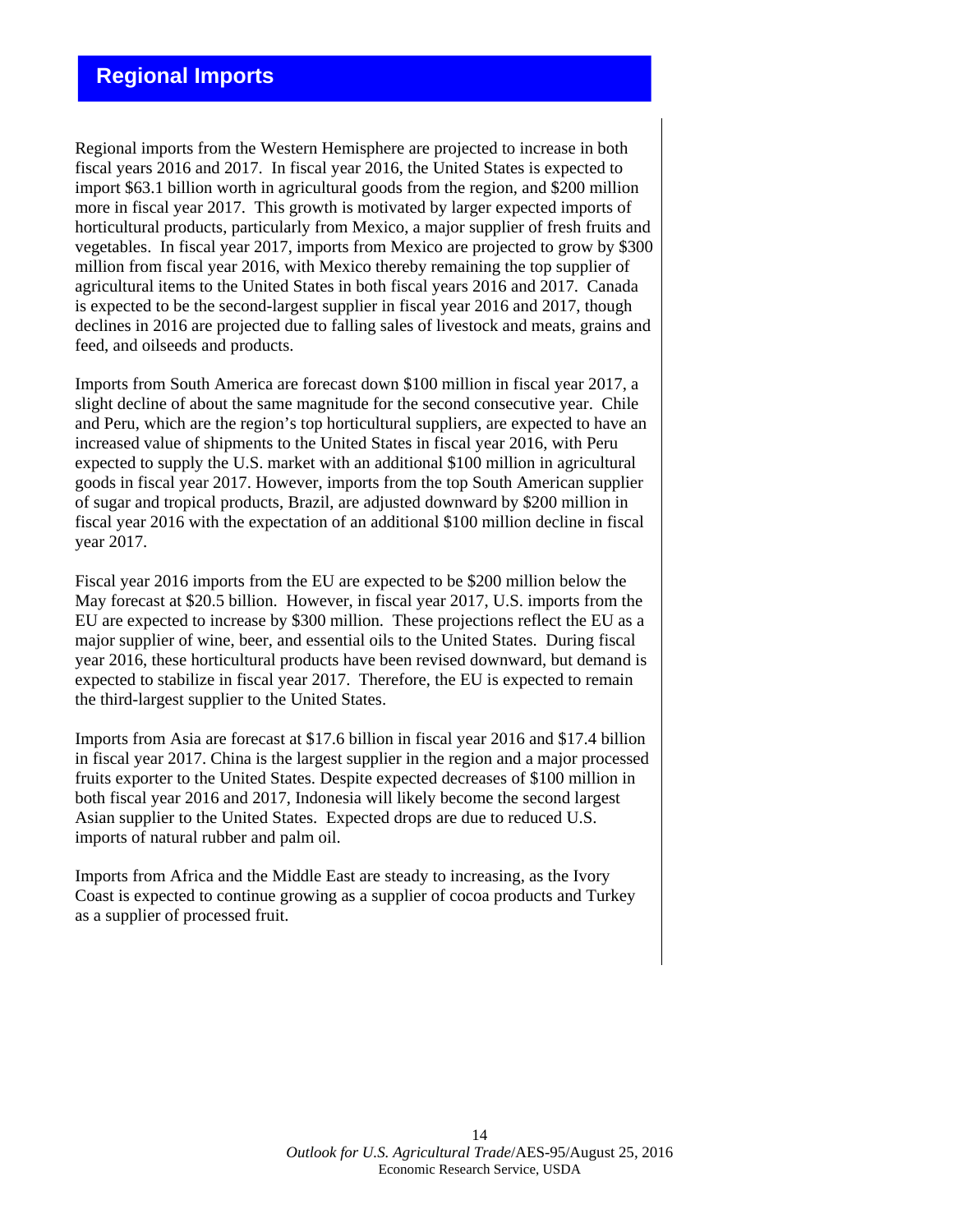|                              |        |                |                  |       | Forecast fiscal year |       |
|------------------------------|--------|----------------|------------------|-------|----------------------|-------|
| Region and country           |        | October - June | Fiscal year      | 2016  |                      | 2017  |
|                              | 2015   | 2016           | 2015             | May   | Aug.                 | Aug.  |
|                              |        |                | -- \$ Billion -- |       |                      |       |
| VALUE                        |        |                |                  |       |                      |       |
| Western Hemisphere           | 48.128 | 48.567         | 62.455           | 63.6  | 63.1                 | 63.3  |
| Canada                       | 16.851 | 15.885         | 22.393           | 21.7  | 21.5                 | 21.5  |
| Mexico                       | 16.363 | 17.986         | 20.680           | 22.4  | 22.4                 | 22.7  |
| Central America              | 3.891  | 3.874          | 5.050            | 5.0   | 5.0                  | 5.0   |
| Costa Rica                   | 1.150  | 1.217          | 1.503            | 1.6   | 1.6                  | 1.6   |
| Guatemala                    | 1.493  | 1.411          | 1.944            | 1.9   | 1.9                  | 1.9   |
| <b>Other Central America</b> | 1.248  | 1.246          | 1.602            | 1.5   | 1.5                  | 1.5   |
| Caribbean                    | 0.457  | 0.403          | 0.580            | 0.6   | 0.5                  | 0.5   |
| South America                | 10.566 | 10.417         | 13.752           | 13.9  | 13.7                 | 13.6  |
| Argentina                    | 1.079  | 1.093          | 1.457            | 1.5   | 1.5                  | 1.3   |
| Brazil                       | 2.683  | 2.394          | 3.534            | 3.4   | 3.2                  | 3.1   |
| Chile                        | 2.294  | 2.495          | 2.808            | 3.0   | 3.0                  | 3.0   |
| Colombia                     | 1.895  | 1.776          | 2.472            | 2.4   | 2.4                  | 2.5   |
| Peru                         | 1.156  | 1.296          | 1.590            | 1.8   | 1.8                  | 1.9   |
| <b>Other South America</b>   | 1.459  | 1.364          | 1.890            | 1.8   | 1.8                  | 1.8   |
| Europe and Eurasia           | 15.651 | 16.355         | 21.158           | 22.3  | 22.1                 | 22.4  |
| European Union-28            | 14.603 | 15.162         | 19.709           | 20.7  | 20.5                 | 20.8  |
| Other Europe                 | 1.047  | 1.193          | 1.449            | 1.6   | 1.6                  | 1.6   |
| Asia                         | 14.079 | 12.912         | 18.737           | 17.7  | 17.6                 | 17.4  |
| East Asia                    | 4.366  | 4.336          | 5.799            | 5.8   | 5.7                  | 5.8   |
| China                        | 3.262  | 3.192          | 4.330            | 4.3   | 4.2                  | 4.3   |
| Other East Asia              | 1.104  | 1.144          | 1.468            | 1.5   | 1.5                  | 1.5   |
| Southeast Asia               | 7.168  | 6.786          | 9.666            | 9.4   | 9.3                  | 9.2   |
| Indonesia                    | 2.149  | 2.036          | 2.912            | 2.9   | 2.8                  | 2.7   |
| Malaysia                     | 0.962  | 0.806          | 1.249            | 1.0   | 1.1                  | 0.9   |
| Thailand                     | 1.699  | 1.674          | 2.293            | 2.3   | 2.3                  | 2.3   |
| Vietnam                      | 1.359  | 1.382          | 1.877            | 1.9   | 2.0                  | 2.1   |
| <b>Other Southeast Asia</b>  | 0.999  | 0.888          | 1.335            | 1.3   | 1.2                  | 1.2   |
| South Asia                   | 2.545  | 1.789          | 3.272            | 2.5   | 2.5                  | 2.2   |
| India                        | 2.303  | 1.567          | 2.952            | 2.2   | $2.2\,$              | 1.9   |
| Oceania                      | 5.908  | 4.708          | 7.766            | 7.3   | $6.8\,$              | 7.0   |
| Australia                    | 3.480  | 2.617          | 4.653            | 4.4   | 4.0                  | 4.1   |
| New Zealand                  | 2.348  | 2.008          | 2.996            | 2.8   | 2.8                  | 2.9   |
| Africa                       | 2.097  | 2.141          | 2.706            | 3.0   | 2.8                  | 2.8   |
| Sub-Sahara                   | 1.706  | 1.802          | 2.223            | 2.6   | 2.3                  | 2.4   |
| Ivory Coast                  | 0.776  | 0.812          | 0.918            | $1.1$ | 1.0                  | 1.0   |
| Middle East                  | 0.901  | 1.095          | 1.161            | 1.3   | 1.3                  | 1.4   |
| Turkey                       | 0.574  | 0.740          | 0.737            | 0.9   | 0.9                  | 0.9   |
|                              |        |                |                  |       |                      |       |
| World total                  | 86.953 | 85.907         | 114.236          | 114.8 | 113.1                | 113.5 |

#### Table 6--U.S. agricultural imports: Value by region, fiscal years 2015-17

Totals may not add due to rounding.

Sources: USDA, U.S. Census Bureau, U.S. Department of Commerce.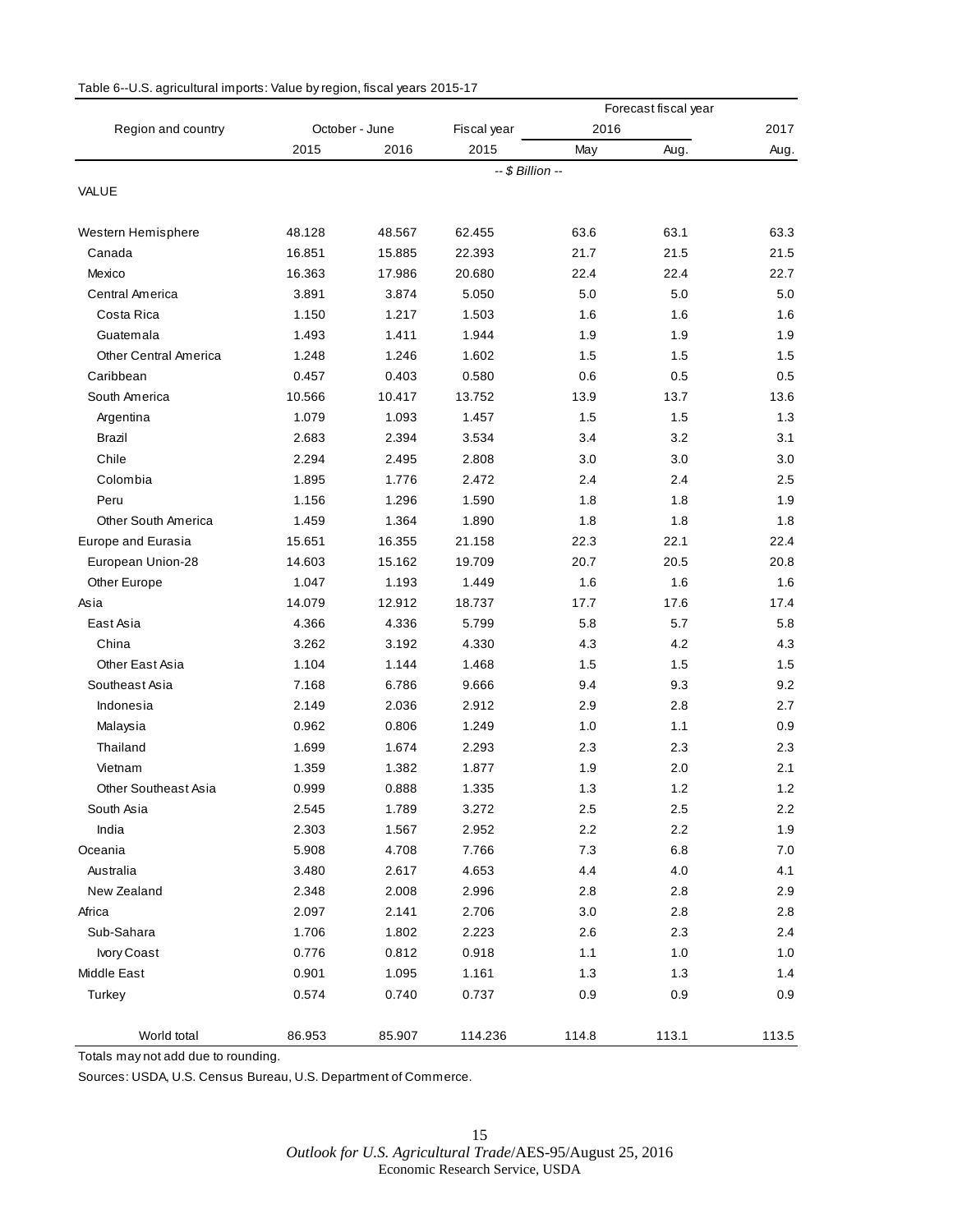| 100101<br>religious of guarterly offer export projections, by commodity and guarter |                |                | Average absolute forecast errors<br>Fiscal 2004-15 |                         |                         | Forecast accuracy<br>Fiscal 2004-15 |      |                         |                          | Forecast |             |
|-------------------------------------------------------------------------------------|----------------|----------------|----------------------------------------------------|-------------------------|-------------------------|-------------------------------------|------|-------------------------|--------------------------|----------|-------------|
|                                                                                     |                |                |                                                    |                         |                         |                                     |      |                         |                          |          |             |
| Commodity                                                                           | Aug.           | Nov.           | Feb.                                               | May                     | Aug.                    | Aug.                                | Nov. | Feb.                    | May                      | Aug.     | accuracy    |
|                                                                                     |                |                |                                                    |                         |                         |                                     |      |                         |                          |          |             |
| <b>Export value</b>                                                                 |                |                | Percent                                            |                         |                         |                                     |      | "X" if error $\leq 5\%$ |                          |          | Percent     |
| Grains and feeds                                                                    | 17             | 11             | 7                                                  | 4                       | 2                       |                                     |      |                         | Χ                        | Χ        | 40          |
| Wheat                                                                               | 22             | 14             | 10                                                 | $\overline{7}$          | 5                       |                                     |      |                         |                          | Χ        | 20          |
| Rice                                                                                | 9              | 10             | 12                                                 | 8                       | 4                       |                                     |      |                         |                          | Χ        | 20          |
| Coarse grains                                                                       | 32             | 20             | 12                                                 | 5                       | $\overline{\mathbf{c}}$ |                                     |      |                         | X                        | Χ        | 40          |
| Corn                                                                                | 31             | 20             | 12                                                 | 5                       | $\overline{\mathbf{c}}$ |                                     |      |                         | X                        | Χ        | 40          |
| Feeds and fodder                                                                    | 12             | 12             | 10                                                 | 6                       | 3                       |                                     |      |                         |                          | Х        | 20          |
| Oilseeds and products                                                               | 15             | 12             | 8                                                  | 5                       | 2                       |                                     |      |                         | Χ                        | Х        | 40          |
| Soybeans                                                                            | 16             | 12             | 9                                                  | 6                       | 2                       |                                     |      |                         |                          | Х        | 20          |
| Soybean meal                                                                        | 26             | 22             | 15                                                 | 8                       | 3                       |                                     |      |                         | ä,                       | Х        | 20          |
| Soybean oil                                                                         | 30             | 24             | 16                                                 | 9                       | 6                       |                                     |      | ٠                       | $\overline{\phantom{a}}$ |          | 0           |
| Livestock products                                                                  | 11             | 8              | 5                                                  | 3                       | 2                       |                                     |      | Χ                       | Χ                        | Χ        | 60          |
| Beef and pork variety meats                                                         | 24             | 13             | 11                                                 | 8                       | 7                       |                                     |      |                         |                          |          | 0           |
| Hides, skins, and furs                                                              | 16             | 12             | 10                                                 | 6                       | 4                       |                                     |      |                         |                          | Χ        | 20          |
| Poultry and products                                                                | 10             | 11             | 9                                                  | 6                       | 4                       |                                     |      |                         |                          | Χ        | 20          |
| <b>Broiler</b> meat                                                                 | 11             | 13             | 10                                                 | $\overline{7}$          | 3                       |                                     |      |                         |                          | Χ        | 20          |
| Dairy products                                                                      | 29             | 24             | 17                                                 | 10                      | 4                       |                                     |      |                         |                          | Χ        | 20          |
| Tobacco, unmanufactured                                                             | 8              | 8              | 5                                                  | 8                       | 5                       |                                     |      |                         |                          |          | 0           |
| Cotton                                                                              | 20             | 14             | 8                                                  | 5                       | 2                       |                                     |      |                         | X                        | Χ        | 40          |
| Seeds                                                                               | 9              | 8              | 9                                                  | 8                       | 3                       |                                     |      |                         |                          | Χ        | 20          |
| Horticultural products                                                              | 5              | 5              | 3                                                  | $\overline{\mathbf{c}}$ | 1                       |                                     | X    | X                       | X                        | Χ        | 80          |
| Fruits and vegetables, fresh                                                        | 6              | 6              | 4                                                  | 3                       | $\overline{c}$          |                                     |      | X                       | X                        | Χ        | 60          |
| Fruits & veget., processed                                                          | $\overline{7}$ | 6              | 4                                                  | 3                       | $\overline{c}$          |                                     |      | Χ                       | Χ                        | Χ        | 60          |
| Tree nuts, whole/processed                                                          | 9              | 9              | 5                                                  | 3                       | 2                       |                                     |      | X                       | Χ                        | Χ        | 60          |
| Sugar and tropical products                                                         | 9              | 7              | 6                                                  | 3                       | 2                       |                                     |      | $\blacksquare$          | Χ                        | Χ        | 40          |
| Major bulk products                                                                 | 16             | 10             | 7                                                  | 3                       | 1                       |                                     |      | ٠                       | Χ                        | Χ        | 40          |
| Total agricultural exports                                                          | 11             | 9              | 6                                                  | 4                       | 2                       |                                     |      |                         | Χ                        | Χ        | 40          |
| Average error and accuracy                                                          | 16             | 12             | 9                                                  | 6                       | 3                       | 0%                                  | 4%   | 19%                     | 50%                      | 88%      | 32          |
| <b>Export volume</b>                                                                |                |                |                                                    |                         |                         |                                     |      |                         |                          |          |             |
| Wheat                                                                               | 11             | 8              | 9                                                  | 6                       | 4                       |                                     |      |                         |                          | Х        | 20          |
| Rice                                                                                | 10             | 11             | 9                                                  | 5                       | 3                       |                                     |      |                         | Χ                        | Х        | 40          |
| Coarse grains                                                                       | 21             | 17             | 13                                                 | 8                       | 5                       |                                     |      |                         |                          |          | 0           |
| Corn                                                                                | 17             | 14             | 10                                                 | 5                       | 2                       |                                     |      |                         |                          | Χ        | 20          |
| Feeds and fodder                                                                    | 12             | 12             | 10                                                 | 7                       | 5                       |                                     |      |                         | ٠                        |          | $\mathbf 0$ |
| Soybeans                                                                            | 12             | 10             | 7                                                  | 4                       | 2                       |                                     |      |                         | Χ                        | Χ        | 40          |
| Soybean meal                                                                        | 17             | 11             | 9                                                  | 5                       | 3                       |                                     |      |                         | Χ                        | Χ        | 40          |
| Soybean oil                                                                         | 26             | 22             | 15                                                 | 9                       | 5                       |                                     |      |                         |                          |          | $\mathbf 0$ |
| Beef and pork variety meats                                                         | 15             | 11             | 9                                                  | 9                       | 7                       |                                     |      |                         | $\overline{\phantom{a}}$ |          | 0           |
| <b>Broiler</b> meat                                                                 | 6              | $\overline{7}$ | 4                                                  | 4                       | 3                       |                                     |      | Χ                       | Χ                        | Х        | 60          |
| Tobacco, unmanufactured                                                             | 18             | 18             | 16                                                 | 16                      | 18                      |                                     |      |                         |                          |          | $\mathbf 0$ |
| Cotton                                                                              | 11             | 11             | 9                                                  | 5                       | 4                       |                                     |      |                         |                          | Χ        | 20          |
| Major bulk products                                                                 | 6              | 5              | 4                                                  | 2                       | 2                       |                                     |      | X                       | X                        | Χ        | 60          |
| Average error and accuracy                                                          | 14             | 12             | 10                                                 | $\overline{7}$          | 5                       | 0%                                  | 0%   | 15%                     | 38%                      | 62%      | 23          |
|                                                                                     |                |                |                                                    |                         |                         |                                     |      |                         |                          |          |             |

Table 7--Reliability of quarterly U.S. export projections, by commodity and quarter

- = Error exceeds 5 percent.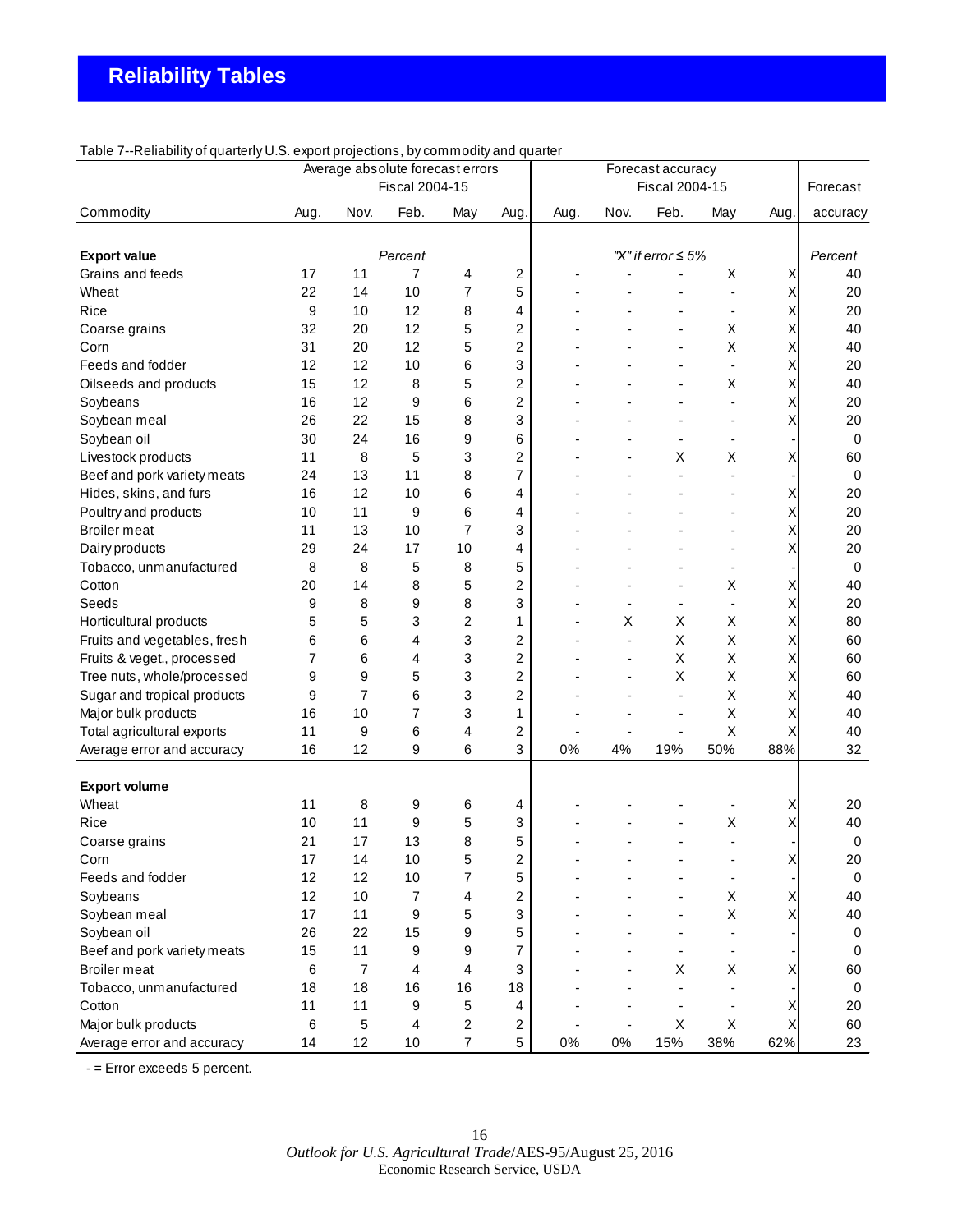| Fiscal 2004-15<br>Fiscal 2004-15<br>Forecast<br>Nov.<br>Feb.<br>Nov.<br>Feb.<br>Country/region<br>Aug.<br>May<br>Aug.<br>Aug.<br>May<br>Aug.<br>accuracy<br>Percent<br>"X" if error $\leq 5\%$<br>Percent<br><b>Export value</b><br>9<br>$\overline{7}$<br>Asia<br>14<br>4<br>$\mathbf{1}$<br>Χ<br>40<br>X<br>10<br>$\overline{2}$<br>East Asia<br>14<br>8<br>3<br>X<br>Χ<br>40<br>$\overline{c}$<br>$\overline{7}$<br>5<br>4<br>X<br>Χ<br>16<br>40<br>Japan<br>6<br>China<br>16<br>17<br>6<br>$\pmb{0}$<br>14<br>Hong Kong<br>16<br>11<br>9<br>6<br>4<br>Χ<br>20<br>Taiwan<br>6<br>5<br>14<br>9<br>8<br>$\mathbf 0$<br>17<br>3<br>South Korea<br>22<br>14<br>10<br>Χ<br>20<br>7<br>Southeast Asia<br>18<br>15<br>11<br>4<br>Χ<br>20<br>÷<br>23<br>17<br>11<br>8<br>Χ<br>20<br>Indonesia<br>4<br>÷,<br>X<br>Philippines<br>22<br>15<br>10<br>5<br>Χ<br>40<br>4<br>13<br>11<br>10<br>8<br>7<br>Malaysia<br>0<br>L,<br>25<br>Thailand<br>20<br>13<br>8<br>4<br>Χ<br>20<br>$\blacksquare$<br>South Asia<br>29<br>20<br>21<br>16<br>12<br>$\mathbf 0$<br>$\blacksquare$<br>$\blacksquare$<br>Western Hemisphere<br>11<br>5<br>$\overline{c}$<br>1<br>Χ<br>4<br>X<br>Х<br>60<br>÷,<br>$\blacksquare$<br>11<br>5<br>$\overline{c}$<br>$\sf X$<br>X<br>North America<br>3<br>$\mathbf{1}$<br>Χ<br>60<br>$\overline{c}$<br>X<br>10<br>4<br>1<br>1<br>X<br>X<br>Χ<br>80<br>Canada<br>13<br>$\overline{7}$<br>5<br>3<br>$\overline{c}$<br>40<br>Χ<br>Mexico<br>Χ<br>$\overline{a}$<br>÷,<br>Caribbean<br>11<br>$\overline{7}$<br>6<br>6<br>3<br>Χ<br>20<br>$\overline{a}$<br>12<br>5<br>3<br>Central America<br>16<br>9<br>Χ<br>20<br>15<br>9<br>6<br>South America<br>21<br>13<br>$\mathbf 0$<br>27<br>26<br>9<br>Brazil<br>42<br>22<br>0<br>÷.<br>$\overline{7}$<br>Colombia<br>28<br>25<br>15<br>4<br>Χ<br>20<br>Venezuela<br>30<br>28<br>24<br>19<br>16<br>$\mathbf 0$<br>Europe and Eurasia<br>18<br>9<br>6<br>5<br>3<br>Χ<br>20<br>3<br>Χ<br>European Union-28<br>19<br>11<br>9<br>6<br>20<br>Other Europe<br>30<br>27<br>24<br>23<br>13<br>$\pmb{0}$<br>$\overline{a}$<br><b>FSU-12</b><br>22<br>17<br>13<br>10<br>9<br>$\pmb{0}$<br>21<br>Russia<br>17<br>14<br>14<br>$\overline{7}$<br>$\mathbf 0$<br>Middle East<br>21<br>13<br>9<br>$\overline{7}$<br>4<br>X<br>20<br>23<br>12<br>$\pmb{0}$<br>Turkey<br>17<br>14<br>10<br>Saudi Arabia<br>19<br>17<br>11<br>7<br>13<br>0<br>$\blacksquare$<br>Africa<br>28<br>19<br>10<br>8<br>20<br>4<br>Χ<br>North Africa<br>9<br>$\pmb{0}$<br>40<br>28<br>14<br>13<br>35<br>23<br>15<br>13<br>7<br>$\pmb{0}$<br>Egypt |            |    | Average absolute forecast errors |   |   |   |  | Forecast accuracy |  |  |  |           |  |
|------------------------------------------------------------------------------------------------------------------------------------------------------------------------------------------------------------------------------------------------------------------------------------------------------------------------------------------------------------------------------------------------------------------------------------------------------------------------------------------------------------------------------------------------------------------------------------------------------------------------------------------------------------------------------------------------------------------------------------------------------------------------------------------------------------------------------------------------------------------------------------------------------------------------------------------------------------------------------------------------------------------------------------------------------------------------------------------------------------------------------------------------------------------------------------------------------------------------------------------------------------------------------------------------------------------------------------------------------------------------------------------------------------------------------------------------------------------------------------------------------------------------------------------------------------------------------------------------------------------------------------------------------------------------------------------------------------------------------------------------------------------------------------------------------------------------------------------------------------------------------------------------------------------------------------------------------------------------------------------------------------------------------------------------------------------------------------------------------------------------------------------------------------------------------------------------------------------------------------------------------------------------------------------------------------------------------------------------------------------------------------------------------------------------------------------------------------------------------------------------------------------------------------------------------------|------------|----|----------------------------------|---|---|---|--|-------------------|--|--|--|-----------|--|
|                                                                                                                                                                                                                                                                                                                                                                                                                                                                                                                                                                                                                                                                                                                                                                                                                                                                                                                                                                                                                                                                                                                                                                                                                                                                                                                                                                                                                                                                                                                                                                                                                                                                                                                                                                                                                                                                                                                                                                                                                                                                                                                                                                                                                                                                                                                                                                                                                                                                                                                                                            |            |    |                                  |   |   |   |  |                   |  |  |  |           |  |
|                                                                                                                                                                                                                                                                                                                                                                                                                                                                                                                                                                                                                                                                                                                                                                                                                                                                                                                                                                                                                                                                                                                                                                                                                                                                                                                                                                                                                                                                                                                                                                                                                                                                                                                                                                                                                                                                                                                                                                                                                                                                                                                                                                                                                                                                                                                                                                                                                                                                                                                                                            |            |    |                                  |   |   |   |  |                   |  |  |  |           |  |
|                                                                                                                                                                                                                                                                                                                                                                                                                                                                                                                                                                                                                                                                                                                                                                                                                                                                                                                                                                                                                                                                                                                                                                                                                                                                                                                                                                                                                                                                                                                                                                                                                                                                                                                                                                                                                                                                                                                                                                                                                                                                                                                                                                                                                                                                                                                                                                                                                                                                                                                                                            |            |    |                                  |   |   |   |  |                   |  |  |  |           |  |
|                                                                                                                                                                                                                                                                                                                                                                                                                                                                                                                                                                                                                                                                                                                                                                                                                                                                                                                                                                                                                                                                                                                                                                                                                                                                                                                                                                                                                                                                                                                                                                                                                                                                                                                                                                                                                                                                                                                                                                                                                                                                                                                                                                                                                                                                                                                                                                                                                                                                                                                                                            |            |    |                                  |   |   |   |  |                   |  |  |  |           |  |
|                                                                                                                                                                                                                                                                                                                                                                                                                                                                                                                                                                                                                                                                                                                                                                                                                                                                                                                                                                                                                                                                                                                                                                                                                                                                                                                                                                                                                                                                                                                                                                                                                                                                                                                                                                                                                                                                                                                                                                                                                                                                                                                                                                                                                                                                                                                                                                                                                                                                                                                                                            |            |    |                                  |   |   |   |  |                   |  |  |  |           |  |
|                                                                                                                                                                                                                                                                                                                                                                                                                                                                                                                                                                                                                                                                                                                                                                                                                                                                                                                                                                                                                                                                                                                                                                                                                                                                                                                                                                                                                                                                                                                                                                                                                                                                                                                                                                                                                                                                                                                                                                                                                                                                                                                                                                                                                                                                                                                                                                                                                                                                                                                                                            |            |    |                                  |   |   |   |  |                   |  |  |  |           |  |
|                                                                                                                                                                                                                                                                                                                                                                                                                                                                                                                                                                                                                                                                                                                                                                                                                                                                                                                                                                                                                                                                                                                                                                                                                                                                                                                                                                                                                                                                                                                                                                                                                                                                                                                                                                                                                                                                                                                                                                                                                                                                                                                                                                                                                                                                                                                                                                                                                                                                                                                                                            |            |    |                                  |   |   |   |  |                   |  |  |  |           |  |
|                                                                                                                                                                                                                                                                                                                                                                                                                                                                                                                                                                                                                                                                                                                                                                                                                                                                                                                                                                                                                                                                                                                                                                                                                                                                                                                                                                                                                                                                                                                                                                                                                                                                                                                                                                                                                                                                                                                                                                                                                                                                                                                                                                                                                                                                                                                                                                                                                                                                                                                                                            |            |    |                                  |   |   |   |  |                   |  |  |  |           |  |
|                                                                                                                                                                                                                                                                                                                                                                                                                                                                                                                                                                                                                                                                                                                                                                                                                                                                                                                                                                                                                                                                                                                                                                                                                                                                                                                                                                                                                                                                                                                                                                                                                                                                                                                                                                                                                                                                                                                                                                                                                                                                                                                                                                                                                                                                                                                                                                                                                                                                                                                                                            |            |    |                                  |   |   |   |  |                   |  |  |  |           |  |
|                                                                                                                                                                                                                                                                                                                                                                                                                                                                                                                                                                                                                                                                                                                                                                                                                                                                                                                                                                                                                                                                                                                                                                                                                                                                                                                                                                                                                                                                                                                                                                                                                                                                                                                                                                                                                                                                                                                                                                                                                                                                                                                                                                                                                                                                                                                                                                                                                                                                                                                                                            |            |    |                                  |   |   |   |  |                   |  |  |  |           |  |
|                                                                                                                                                                                                                                                                                                                                                                                                                                                                                                                                                                                                                                                                                                                                                                                                                                                                                                                                                                                                                                                                                                                                                                                                                                                                                                                                                                                                                                                                                                                                                                                                                                                                                                                                                                                                                                                                                                                                                                                                                                                                                                                                                                                                                                                                                                                                                                                                                                                                                                                                                            |            |    |                                  |   |   |   |  |                   |  |  |  |           |  |
|                                                                                                                                                                                                                                                                                                                                                                                                                                                                                                                                                                                                                                                                                                                                                                                                                                                                                                                                                                                                                                                                                                                                                                                                                                                                                                                                                                                                                                                                                                                                                                                                                                                                                                                                                                                                                                                                                                                                                                                                                                                                                                                                                                                                                                                                                                                                                                                                                                                                                                                                                            |            |    |                                  |   |   |   |  |                   |  |  |  |           |  |
|                                                                                                                                                                                                                                                                                                                                                                                                                                                                                                                                                                                                                                                                                                                                                                                                                                                                                                                                                                                                                                                                                                                                                                                                                                                                                                                                                                                                                                                                                                                                                                                                                                                                                                                                                                                                                                                                                                                                                                                                                                                                                                                                                                                                                                                                                                                                                                                                                                                                                                                                                            |            |    |                                  |   |   |   |  |                   |  |  |  |           |  |
|                                                                                                                                                                                                                                                                                                                                                                                                                                                                                                                                                                                                                                                                                                                                                                                                                                                                                                                                                                                                                                                                                                                                                                                                                                                                                                                                                                                                                                                                                                                                                                                                                                                                                                                                                                                                                                                                                                                                                                                                                                                                                                                                                                                                                                                                                                                                                                                                                                                                                                                                                            |            |    |                                  |   |   |   |  |                   |  |  |  |           |  |
|                                                                                                                                                                                                                                                                                                                                                                                                                                                                                                                                                                                                                                                                                                                                                                                                                                                                                                                                                                                                                                                                                                                                                                                                                                                                                                                                                                                                                                                                                                                                                                                                                                                                                                                                                                                                                                                                                                                                                                                                                                                                                                                                                                                                                                                                                                                                                                                                                                                                                                                                                            |            |    |                                  |   |   |   |  |                   |  |  |  |           |  |
|                                                                                                                                                                                                                                                                                                                                                                                                                                                                                                                                                                                                                                                                                                                                                                                                                                                                                                                                                                                                                                                                                                                                                                                                                                                                                                                                                                                                                                                                                                                                                                                                                                                                                                                                                                                                                                                                                                                                                                                                                                                                                                                                                                                                                                                                                                                                                                                                                                                                                                                                                            |            |    |                                  |   |   |   |  |                   |  |  |  |           |  |
|                                                                                                                                                                                                                                                                                                                                                                                                                                                                                                                                                                                                                                                                                                                                                                                                                                                                                                                                                                                                                                                                                                                                                                                                                                                                                                                                                                                                                                                                                                                                                                                                                                                                                                                                                                                                                                                                                                                                                                                                                                                                                                                                                                                                                                                                                                                                                                                                                                                                                                                                                            |            |    |                                  |   |   |   |  |                   |  |  |  |           |  |
|                                                                                                                                                                                                                                                                                                                                                                                                                                                                                                                                                                                                                                                                                                                                                                                                                                                                                                                                                                                                                                                                                                                                                                                                                                                                                                                                                                                                                                                                                                                                                                                                                                                                                                                                                                                                                                                                                                                                                                                                                                                                                                                                                                                                                                                                                                                                                                                                                                                                                                                                                            |            |    |                                  |   |   |   |  |                   |  |  |  |           |  |
|                                                                                                                                                                                                                                                                                                                                                                                                                                                                                                                                                                                                                                                                                                                                                                                                                                                                                                                                                                                                                                                                                                                                                                                                                                                                                                                                                                                                                                                                                                                                                                                                                                                                                                                                                                                                                                                                                                                                                                                                                                                                                                                                                                                                                                                                                                                                                                                                                                                                                                                                                            |            |    |                                  |   |   |   |  |                   |  |  |  |           |  |
|                                                                                                                                                                                                                                                                                                                                                                                                                                                                                                                                                                                                                                                                                                                                                                                                                                                                                                                                                                                                                                                                                                                                                                                                                                                                                                                                                                                                                                                                                                                                                                                                                                                                                                                                                                                                                                                                                                                                                                                                                                                                                                                                                                                                                                                                                                                                                                                                                                                                                                                                                            |            |    |                                  |   |   |   |  |                   |  |  |  |           |  |
|                                                                                                                                                                                                                                                                                                                                                                                                                                                                                                                                                                                                                                                                                                                                                                                                                                                                                                                                                                                                                                                                                                                                                                                                                                                                                                                                                                                                                                                                                                                                                                                                                                                                                                                                                                                                                                                                                                                                                                                                                                                                                                                                                                                                                                                                                                                                                                                                                                                                                                                                                            |            |    |                                  |   |   |   |  |                   |  |  |  |           |  |
|                                                                                                                                                                                                                                                                                                                                                                                                                                                                                                                                                                                                                                                                                                                                                                                                                                                                                                                                                                                                                                                                                                                                                                                                                                                                                                                                                                                                                                                                                                                                                                                                                                                                                                                                                                                                                                                                                                                                                                                                                                                                                                                                                                                                                                                                                                                                                                                                                                                                                                                                                            |            |    |                                  |   |   |   |  |                   |  |  |  |           |  |
|                                                                                                                                                                                                                                                                                                                                                                                                                                                                                                                                                                                                                                                                                                                                                                                                                                                                                                                                                                                                                                                                                                                                                                                                                                                                                                                                                                                                                                                                                                                                                                                                                                                                                                                                                                                                                                                                                                                                                                                                                                                                                                                                                                                                                                                                                                                                                                                                                                                                                                                                                            |            |    |                                  |   |   |   |  |                   |  |  |  |           |  |
|                                                                                                                                                                                                                                                                                                                                                                                                                                                                                                                                                                                                                                                                                                                                                                                                                                                                                                                                                                                                                                                                                                                                                                                                                                                                                                                                                                                                                                                                                                                                                                                                                                                                                                                                                                                                                                                                                                                                                                                                                                                                                                                                                                                                                                                                                                                                                                                                                                                                                                                                                            |            |    |                                  |   |   |   |  |                   |  |  |  |           |  |
|                                                                                                                                                                                                                                                                                                                                                                                                                                                                                                                                                                                                                                                                                                                                                                                                                                                                                                                                                                                                                                                                                                                                                                                                                                                                                                                                                                                                                                                                                                                                                                                                                                                                                                                                                                                                                                                                                                                                                                                                                                                                                                                                                                                                                                                                                                                                                                                                                                                                                                                                                            |            |    |                                  |   |   |   |  |                   |  |  |  |           |  |
|                                                                                                                                                                                                                                                                                                                                                                                                                                                                                                                                                                                                                                                                                                                                                                                                                                                                                                                                                                                                                                                                                                                                                                                                                                                                                                                                                                                                                                                                                                                                                                                                                                                                                                                                                                                                                                                                                                                                                                                                                                                                                                                                                                                                                                                                                                                                                                                                                                                                                                                                                            |            |    |                                  |   |   |   |  |                   |  |  |  |           |  |
|                                                                                                                                                                                                                                                                                                                                                                                                                                                                                                                                                                                                                                                                                                                                                                                                                                                                                                                                                                                                                                                                                                                                                                                                                                                                                                                                                                                                                                                                                                                                                                                                                                                                                                                                                                                                                                                                                                                                                                                                                                                                                                                                                                                                                                                                                                                                                                                                                                                                                                                                                            |            |    |                                  |   |   |   |  |                   |  |  |  |           |  |
|                                                                                                                                                                                                                                                                                                                                                                                                                                                                                                                                                                                                                                                                                                                                                                                                                                                                                                                                                                                                                                                                                                                                                                                                                                                                                                                                                                                                                                                                                                                                                                                                                                                                                                                                                                                                                                                                                                                                                                                                                                                                                                                                                                                                                                                                                                                                                                                                                                                                                                                                                            |            |    |                                  |   |   |   |  |                   |  |  |  |           |  |
|                                                                                                                                                                                                                                                                                                                                                                                                                                                                                                                                                                                                                                                                                                                                                                                                                                                                                                                                                                                                                                                                                                                                                                                                                                                                                                                                                                                                                                                                                                                                                                                                                                                                                                                                                                                                                                                                                                                                                                                                                                                                                                                                                                                                                                                                                                                                                                                                                                                                                                                                                            |            |    |                                  |   |   |   |  |                   |  |  |  |           |  |
|                                                                                                                                                                                                                                                                                                                                                                                                                                                                                                                                                                                                                                                                                                                                                                                                                                                                                                                                                                                                                                                                                                                                                                                                                                                                                                                                                                                                                                                                                                                                                                                                                                                                                                                                                                                                                                                                                                                                                                                                                                                                                                                                                                                                                                                                                                                                                                                                                                                                                                                                                            |            |    |                                  |   |   |   |  |                   |  |  |  |           |  |
|                                                                                                                                                                                                                                                                                                                                                                                                                                                                                                                                                                                                                                                                                                                                                                                                                                                                                                                                                                                                                                                                                                                                                                                                                                                                                                                                                                                                                                                                                                                                                                                                                                                                                                                                                                                                                                                                                                                                                                                                                                                                                                                                                                                                                                                                                                                                                                                                                                                                                                                                                            |            |    |                                  |   |   |   |  |                   |  |  |  |           |  |
|                                                                                                                                                                                                                                                                                                                                                                                                                                                                                                                                                                                                                                                                                                                                                                                                                                                                                                                                                                                                                                                                                                                                                                                                                                                                                                                                                                                                                                                                                                                                                                                                                                                                                                                                                                                                                                                                                                                                                                                                                                                                                                                                                                                                                                                                                                                                                                                                                                                                                                                                                            |            |    |                                  |   |   |   |  |                   |  |  |  |           |  |
|                                                                                                                                                                                                                                                                                                                                                                                                                                                                                                                                                                                                                                                                                                                                                                                                                                                                                                                                                                                                                                                                                                                                                                                                                                                                                                                                                                                                                                                                                                                                                                                                                                                                                                                                                                                                                                                                                                                                                                                                                                                                                                                                                                                                                                                                                                                                                                                                                                                                                                                                                            |            |    |                                  |   |   |   |  |                   |  |  |  |           |  |
|                                                                                                                                                                                                                                                                                                                                                                                                                                                                                                                                                                                                                                                                                                                                                                                                                                                                                                                                                                                                                                                                                                                                                                                                                                                                                                                                                                                                                                                                                                                                                                                                                                                                                                                                                                                                                                                                                                                                                                                                                                                                                                                                                                                                                                                                                                                                                                                                                                                                                                                                                            |            |    |                                  |   |   |   |  |                   |  |  |  |           |  |
|                                                                                                                                                                                                                                                                                                                                                                                                                                                                                                                                                                                                                                                                                                                                                                                                                                                                                                                                                                                                                                                                                                                                                                                                                                                                                                                                                                                                                                                                                                                                                                                                                                                                                                                                                                                                                                                                                                                                                                                                                                                                                                                                                                                                                                                                                                                                                                                                                                                                                                                                                            |            |    |                                  |   |   |   |  |                   |  |  |  |           |  |
|                                                                                                                                                                                                                                                                                                                                                                                                                                                                                                                                                                                                                                                                                                                                                                                                                                                                                                                                                                                                                                                                                                                                                                                                                                                                                                                                                                                                                                                                                                                                                                                                                                                                                                                                                                                                                                                                                                                                                                                                                                                                                                                                                                                                                                                                                                                                                                                                                                                                                                                                                            |            |    |                                  |   |   |   |  |                   |  |  |  |           |  |
|                                                                                                                                                                                                                                                                                                                                                                                                                                                                                                                                                                                                                                                                                                                                                                                                                                                                                                                                                                                                                                                                                                                                                                                                                                                                                                                                                                                                                                                                                                                                                                                                                                                                                                                                                                                                                                                                                                                                                                                                                                                                                                                                                                                                                                                                                                                                                                                                                                                                                                                                                            |            |    |                                  |   |   |   |  |                   |  |  |  |           |  |
|                                                                                                                                                                                                                                                                                                                                                                                                                                                                                                                                                                                                                                                                                                                                                                                                                                                                                                                                                                                                                                                                                                                                                                                                                                                                                                                                                                                                                                                                                                                                                                                                                                                                                                                                                                                                                                                                                                                                                                                                                                                                                                                                                                                                                                                                                                                                                                                                                                                                                                                                                            |            |    |                                  |   |   |   |  |                   |  |  |  |           |  |
|                                                                                                                                                                                                                                                                                                                                                                                                                                                                                                                                                                                                                                                                                                                                                                                                                                                                                                                                                                                                                                                                                                                                                                                                                                                                                                                                                                                                                                                                                                                                                                                                                                                                                                                                                                                                                                                                                                                                                                                                                                                                                                                                                                                                                                                                                                                                                                                                                                                                                                                                                            | Sub-Sahara | 19 | 14                               | 9 | 8 | 6 |  |                   |  |  |  | $\pmb{0}$ |  |
| 16<br>13<br>5<br>$\pmb{0}$<br>Oceania<br>24<br>9                                                                                                                                                                                                                                                                                                                                                                                                                                                                                                                                                                                                                                                                                                                                                                                                                                                                                                                                                                                                                                                                                                                                                                                                                                                                                                                                                                                                                                                                                                                                                                                                                                                                                                                                                                                                                                                                                                                                                                                                                                                                                                                                                                                                                                                                                                                                                                                                                                                                                                           |            |    |                                  |   |   |   |  |                   |  |  |  |           |  |
| 21<br>15<br>9<br>5<br>18<br>11<br>0%<br>3%<br>8%<br>22%<br>56%<br>Average error and accuracy                                                                                                                                                                                                                                                                                                                                                                                                                                                                                                                                                                                                                                                                                                                                                                                                                                                                                                                                                                                                                                                                                                                                                                                                                                                                                                                                                                                                                                                                                                                                                                                                                                                                                                                                                                                                                                                                                                                                                                                                                                                                                                                                                                                                                                                                                                                                                                                                                                                               |            |    |                                  |   |   |   |  |                   |  |  |  |           |  |

### Table 8--Reliability of quarterly U.S. export projections, by country and quarter

- = Error exceeds 5 percent.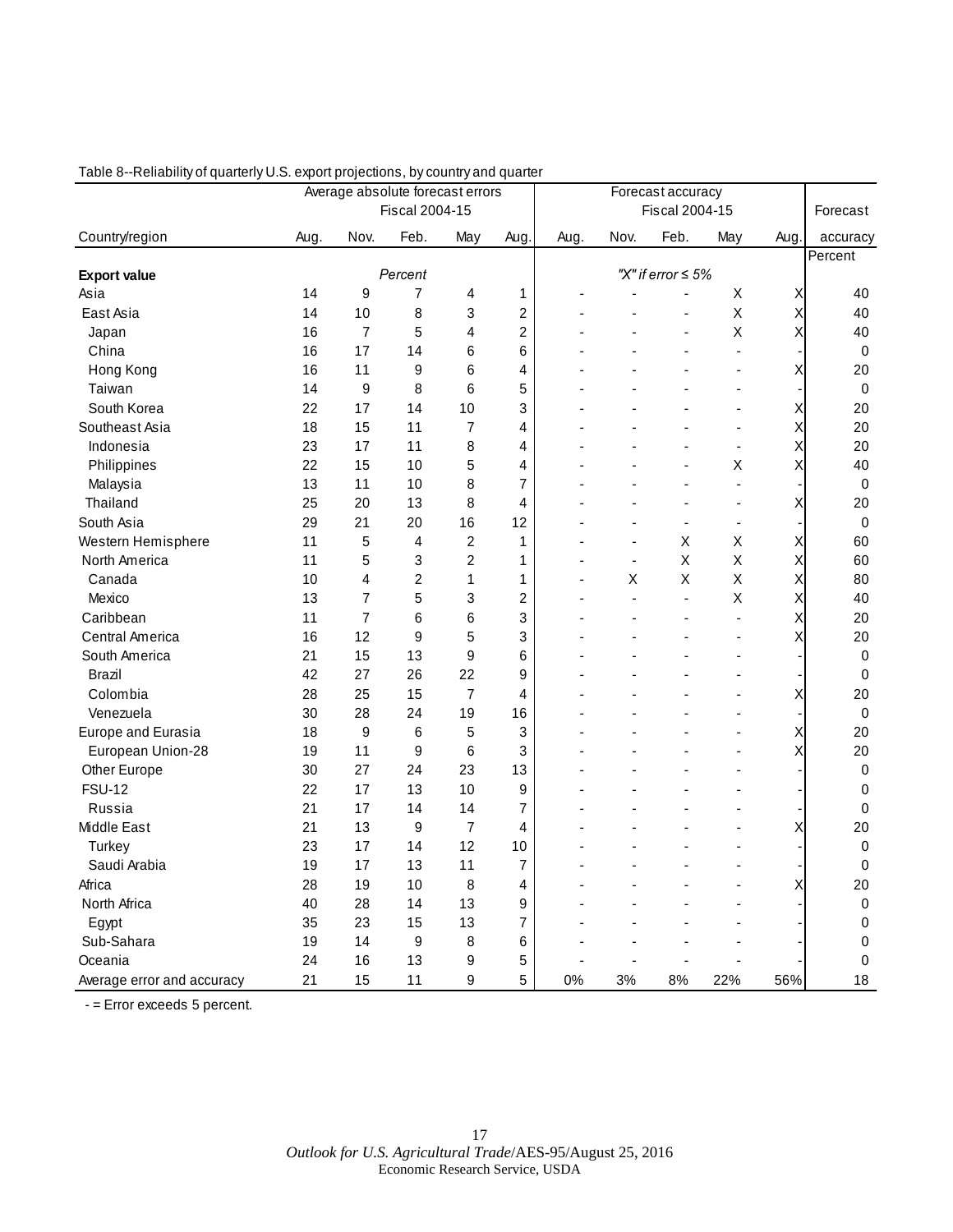|                               |                |                | $\cdot$ - , $\cdot$ - ,<br>Average absolute forecast errors |                |      | Forecast accuracy |      |                         |                |      |             |
|-------------------------------|----------------|----------------|-------------------------------------------------------------|----------------|------|-------------------|------|-------------------------|----------------|------|-------------|
|                               |                |                | Fiscal 2004-15                                              |                |      |                   |      | Fiscal 2004-15          |                |      | Forecast    |
| Commodity                     | Aug.           | Nov.           | Feb.                                                        | May            | Aug. | Aug.              | Nov. | Feb.                    | May            | Aug. | accuracy    |
| Import value                  |                |                | Percent                                                     |                |      |                   |      | "X" if error $\leq 5\%$ |                |      | Percent     |
| Livestock, dairy, and poultry | 10             | 9              | 8                                                           | 8              | 5    |                   |      |                         |                | Χ    | 20          |
| Beef and veal                 | 12             | 11             | 8                                                           | 7              | 3    |                   |      |                         |                | Χ    | 20          |
| Pork                          | 11             | 9              | 9                                                           | 8              | 3    |                   |      |                         | $\blacksquare$ | Χ    | 20          |
| Dairy products                | $\overline{7}$ | 6              | 3                                                           | 5              | 3    |                   |      | Χ                       | Χ              | X    | 60          |
| Grains and feed               | 7              | $\overline{7}$ | 6                                                           | 3              | 1    |                   |      | ä,                      | X              | X    | 40          |
| Grain products                | 5              | 4              | 4                                                           | $\overline{2}$ | 1    | X                 | Χ    | X                       | X              | X    | 100         |
| Oilseeds and products         | 15             | 13             | 14                                                          | 10             | 6    | $\blacksquare$    | ÷,   | ä,                      |                |      | 0           |
| Vegetable oils                | 16             | 12             | 11                                                          | 10             | 6    | $\blacksquare$    |      | $\frac{1}{2}$           |                |      | 0           |
| Horticulture products         | 5              | 4              | 3                                                           | $\overline{c}$ | 1    | Χ                 | Χ    | Х                       | Χ              | Χ    | 100         |
| Fruits--fresh                 | 8              | 5              | 4                                                           | 3              | 1    | ÷.                |      | X                       | Χ              | Χ    | 60          |
| Fruits--processed             | 13             | 12             | 9                                                           | 9              | 6    |                   |      | ÷.                      |                |      | 0           |
| Nuts--whole and processed     | 18             | 13             | 10                                                          | 6              | 6    |                   |      | ٠                       |                |      | $\mathbf 0$ |
| Vegetables--fresh             | 6              | 6              | 8                                                           | 2              | 1    |                   |      | $\overline{a}$          | Χ              | Χ    | 40          |
| Vegetables--processed         | 9              | 7              | 7                                                           | 4              | 3    |                   |      | ä,                      | X              | X    | 40          |
| Wine                          | 6              | 5              | 4                                                           | $\overline{c}$ | 1    |                   |      | X                       | Χ              | X    | 60          |
| Malt beer                     | 6              | 5              | 4                                                           | 4              | 3    |                   | ÷.   | $\sf X$                 | Χ              | Χ    | 60          |
| Essence oils                  | 9              | 6              | 5                                                           | 3              | 3    |                   |      | X                       | Χ              | Χ    | 60          |
| Cut flowers & nursery stock   | 6              | 5              | $\overline{4}$                                              | 3              | 2    |                   | Χ    | Χ                       | Χ              | Χ    | 80          |
| Sugar and tropical products   | 13             | 13             | 12                                                          | 7              | 4    |                   |      | ÷,                      |                | Χ    | 20          |
| Cocoa and products            | $\overline{7}$ | 10             | 10                                                          | 6              | 4    |                   |      |                         |                | Χ    | 20          |
| Coffee and products           | 17             | 17             | 17                                                          | 5              | 3    |                   |      |                         |                | Χ    | 20          |
| Rubber--natural               | 37             | 36             | 36                                                          | 28             | 17   |                   |      |                         |                |      | $\mathbf 0$ |
| Other imports                 | 13             | 13             | 12                                                          | 6              | 4    |                   |      | ÷,                      |                | Х    | 20          |
| Total agricultural imports    | $\overline{7}$ | 5              | 5                                                           | 3              | 1    |                   |      | Х                       | Х              | Χ    | 60          |
| Average error and accuracy    | 11             | 10             | 9                                                           | 6              | 4    | 8%                | 13%  | 38%                     | 50%            | 79%  | 38          |
| Import volume                 |                |                |                                                             |                |      |                   |      |                         |                |      |             |
| Wine (HL)                     | 11             | 11             | 6                                                           | 4              | 3    |                   |      |                         | Χ              | Χ    | 40          |
| Malt beer (HL)                | 14             | $\overline{4}$ | 3                                                           | 4              | 3    | $\blacksquare$    | Χ    | Χ                       | X              | Χ    | 80          |
| Cattle and calves             | 10             | 6              | 11                                                          | 8              | 4    | $\blacksquare$    | ä,   | $\blacksquare$          |                | X    | 20          |
| Fruits--fresh                 | 9              | 4              | 3                                                           | 3              | 1    | $\blacksquare$    | Χ    | X                       | Χ              | Χ    | 80          |
| Vegetables--fresh             | 5              | 5              | 5                                                           | 4              | 1    | Χ                 | Χ    | $\blacksquare$          | Χ              | Χ    | 80          |
| Vegetable oils                | 6              | 6              | 5                                                           | 5              | 2    |                   |      | Χ                       |                | Χ    | 40          |
| Cocoa and products            | 11             | 8              | 9                                                           | 7              | 5    |                   |      | ÷.                      |                | Х    | 20          |
| Coffee and products           | 8              | 8              | 7                                                           | 3              | 4    |                   |      |                         | Χ              | X    | 40          |
| Average error and accuracy    | 9              | 6              | 6                                                           | 5              | 3    | 13%               | 38%  | 38%                     | 63%            | 100% | 50          |

### Table 9--Reliability of quarterly U.S. import projections, by commodity and quarter

 $-$  = Error exceeds 5 percent.  $HL$  = hectoliters.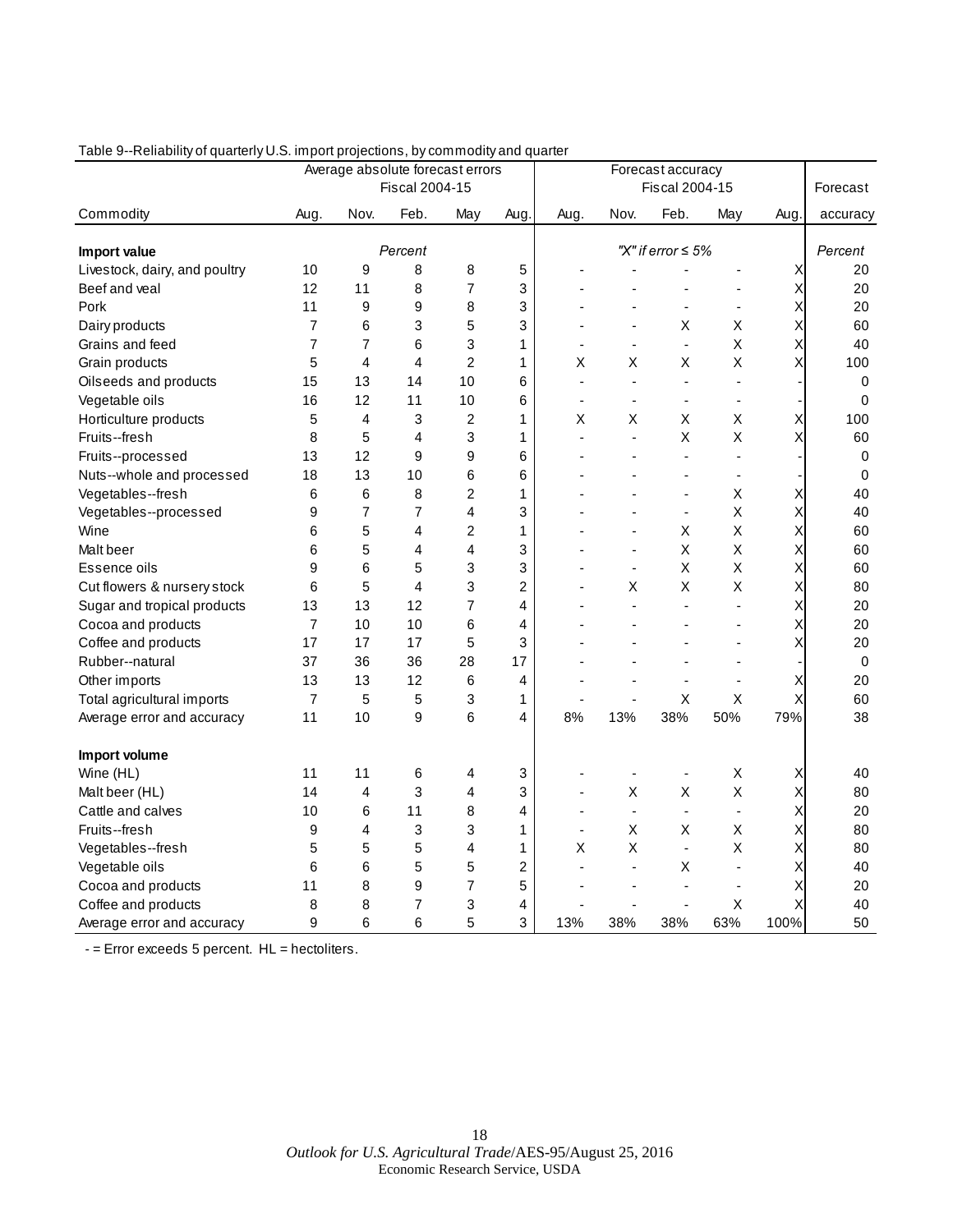|                          | Average absolute forecast errors |                |                |                |                |                       | Forecast accuracy |                         |     |      |             |
|--------------------------|----------------------------------|----------------|----------------|----------------|----------------|-----------------------|-------------------|-------------------------|-----|------|-------------|
|                          |                                  |                | Fiscal 2004-15 |                |                | <b>Fiscal 2004-15</b> |                   |                         |     |      | Forecast    |
| Country/region           | Aug.                             | Nov.           | Feb.           | May            | Aug.           | Aug.                  | Nov.              | Feb.                    | May | Aug. | accuracy    |
|                          |                                  |                |                |                |                |                       |                   |                         |     |      |             |
| Import value             |                                  |                | Percent        |                |                |                       |                   | "X" if error $\leq 5\%$ |     |      | Percent     |
| Western Hemisphere       | 6                                | 5              | 5              | 3              | 1              |                       |                   | Χ                       | X   | Χ    | 60          |
| Canada                   | 8                                | 7              | 6              | 4              | $\overline{c}$ |                       |                   | $\blacksquare$          | X   | Χ    | 40          |
| Mexico                   | 6                                | 6              | 4              | 3              | 1              |                       |                   | X                       | X   | Χ    | 60          |
| Central America          | 8                                | $\overline{7}$ | 8              | 5              | $\overline{c}$ |                       |                   |                         |     | Χ    | 20          |
| Costa Rica               | 11                               | 10             | 8              | 6              | 3              |                       |                   |                         |     | Χ    | 20          |
| Caribbean                | 16                               | 14             | 12             | 11             | $\overline{7}$ |                       |                   |                         |     |      | $\mathbf 0$ |
| South America            | 6                                | 5              | 6              | 4              | $\overline{c}$ |                       |                   |                         | Χ   | Χ    | 40          |
| <b>Brazil</b>            | 9                                | 7              | 10             | 8              | 4              |                       |                   |                         |     | Χ    | 20          |
| Chile                    | 7                                | 6              | 7              | 4              | 3              |                       |                   |                         | X   | Χ    | 40          |
| Colombia                 | 8                                | 8              | 9              | 7              | 6              |                       |                   |                         |     |      | 0           |
| Other South America      | 36                               | 34             | 25             | 24             | 24             |                       |                   | $\overline{a}$          |     |      | 0           |
| Europe and Eurasia       | 5                                | 4              | 3              | 2              | 1              |                       | X                 | X                       | X   | Χ    | 80          |
| European Union-28        | 5                                | 4              | $\overline{2}$ | $\overline{2}$ | 1              |                       | X                 | Χ                       | X   | Χ    | 80          |
| Other Europe             | 10                               | 14             | 12             | 13             | 7              |                       |                   | $\overline{a}$          |     |      | $\pmb{0}$   |
| Asia                     | 13                               | 11             | 11             | 7              | 3              |                       |                   |                         |     | Χ    | 20          |
| China                    | 17                               | 10             | 9              | 4              | $\overline{c}$ |                       |                   |                         | Χ   | Χ    | 40          |
| Other East Asia          | 28                               | 5              | 6              | 4              | 4              |                       |                   |                         | X   | Χ    | 40          |
| Southeast Asia           | 20                               | 13             | 14             | 8              | 4              |                       |                   |                         |     | Χ    | 20          |
| Indonesia                | 45                               | 17             | 18             | 11             | 5              |                       |                   |                         |     |      | $\pmb{0}$   |
| Thailand                 | 18                               | 13             | 14             | 10             | 3              |                       |                   |                         |     | Χ    | 20          |
| South Asia               | 23                               | 20             | 28             | 15             | 6              |                       |                   |                         |     |      | 0           |
| India                    | 24                               | 21             | 26             | 15             | 7              |                       |                   |                         |     |      | 0           |
| Oceania                  | 6                                | 6              | 12             | 8              | 4              |                       |                   |                         |     | Χ    | 20          |
| Australia                | 8                                | 9              | 13             | 7              | 4              |                       |                   |                         |     | Χ    | 20          |
| New Zealand              | 7                                | 6              | 12             | 10             | 5              |                       |                   |                         |     | X    | 20          |
| Africa                   | 8                                | 9              | 12             | 8              | 6              |                       |                   |                         |     |      | 0           |
| Ivory Coast              | 17                               | 18             | 32             | 17             | 11             |                       |                   |                         |     |      | 0           |
| Middle East              | 8                                | 7              | 12             | 4              | 5              |                       |                   |                         | Χ   |      | 40          |
| Turkey                   | 13                               | 13             | 14             | 8              | 7              |                       |                   |                         |     |      | 0           |
| Average error & accuracy | 14                               | 11             | 12             | 8              | 5              | 0%                    | 7%                | 14%                     | 34% | 66%  | 24          |

### Table 10--Reliability of quarterly U.S. import projections, by country and quarter

- = Error exceeds 5 percent.